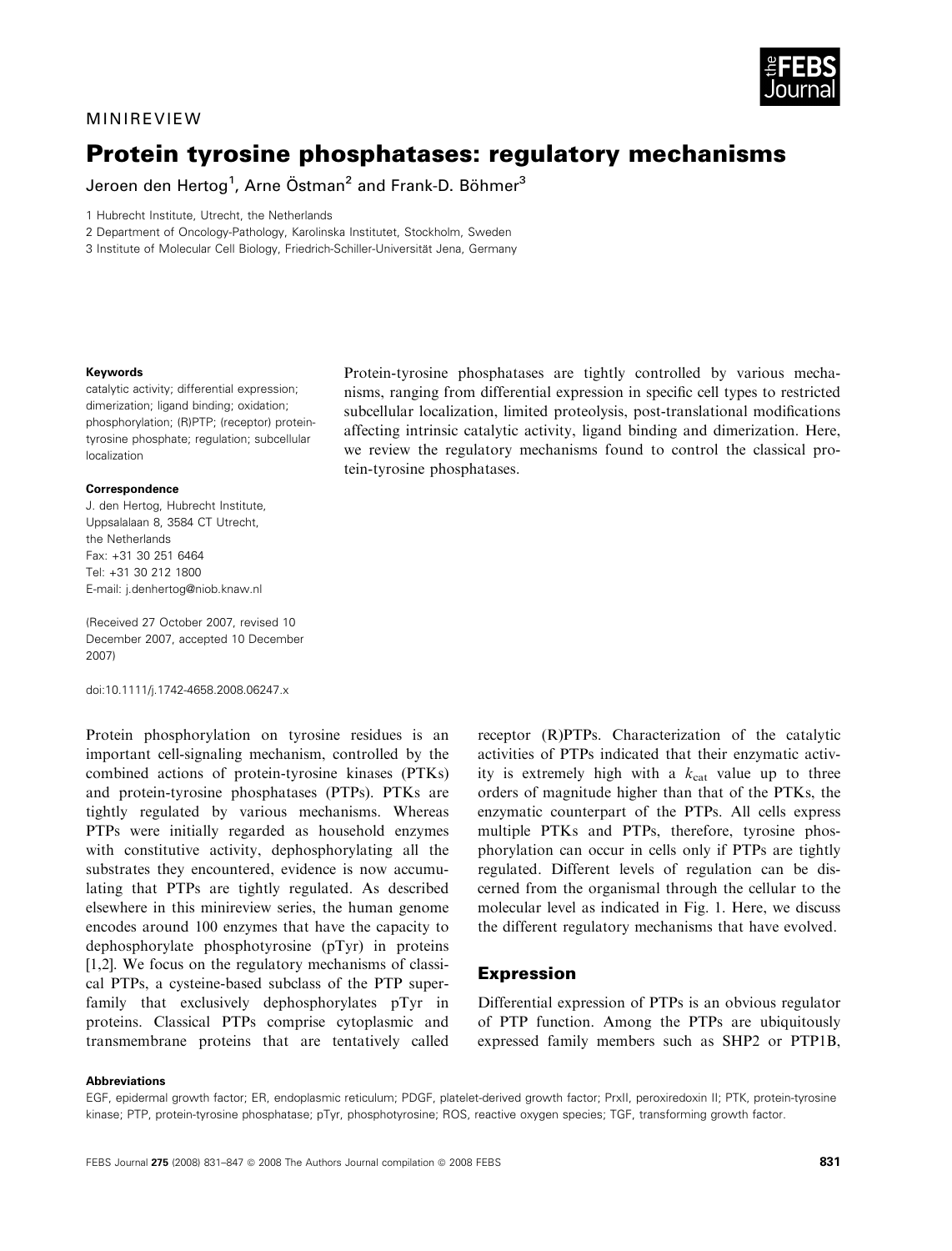

Fig. 1. Regulation of PTPs at different levels. (top to bottom) PTPs are differentially expressed in specific organs, tissues or cells. Within cells, PTPs are directed to specific subcellular locations. At the molecular level, PTPs are regulated by post-translational modifications.

and more selectively expressed members that are abundant in neuronal or hematopoietic compartments [3–5]. However, in a given cell type, such as endothelial cells, many of the 38 classical PTP genes appear to be expressed, at least as represented by low mRNA levels [6] (see http://expression.gnf.org/cgi-bin/index.cgi). PTP mRNA expression is regulated by different mechanisms. Induction of the expression of several PTP genes has, for example, been reported upon neuronal or hematopoietic differentiation [7–11] and a number of PTPs are upregulated in cells reaching high densities, including DEP-1 [12], PTP-LAR [8], RPTP $\mu$  [13], RPTPk [14], and PTP $\beta$ /VE-PTP [15]. A highly dynamic expression pattern for PTPs has been seen during the onset and termination of smooth muscle cell proliferation in restenosis [16]. In cancer cells, mRNA expression of some PTPs is downregulated by promoter methylation [17].

Relatively few studies have addressed the detailed mechanisms involved in the transcriptional regulation of specific PTP mRNAs. An example is analysis of the PTP1B promoter, which identified a region involved in the induction of PTP1B expression by p210 BCR-Abl activity. This region was designated PRS and interacts with Egr-1 and SP-family transcription factors [18]. Y box-binding protein-1 (YB-1) is another transcriptional inducer of PTP1B and acts by binding to an enhancer element between -152 and -132 of the PTP1B promoter [19]. In a recent search for novel Smad targets in transforming growth factor  $(TGF)\beta$ -stimulated mammary epithelial cells, the PTP $\kappa$ -encoding gene *PTPRK* was identified [20]. Although details of transcriptional regulation are still unknown, upregulation of  $PTP<sub>K</sub>$ through the Smad pathway seems to mediate several of the TGFb responses in these cells, including inhibition of cell proliferation and enhanced cell motility.

Alternate use of promoters within PTP genes is another mechanism that can lead to tissue-specific PTP mRNA expression, as in the case of SHP1 [21], or to the expression of different PTP isoforms, as for RPTPe. In the latter case, alternate promoter use leads to the expression of either a transmembrane RPTP $\epsilon$ molecule or a soluble, cytoplasmic version of PTPe with presumably important consequences for the access to substrates [22]. Similarly, three distinct promoters can direct the generation of several isoforms of PTPRR proteins in neuronal cells, of which some are cytoplasmic [23].

Regulation of mRNA stability may be another important level of control in PTP expression. In their analysis of PTP genes, Andersen et al. [2] observed that PTP genes often encode long 3¢-UTRs, which may be important in this respect. Very few studies have addressed this issue. For example, increased stability of TC-PTP, but not PTP1B, mRNA has been observed in mitogen-stimulated T lymphocytes [24].

Although largely unexplored, PTP levels are likely to also be controlled at the levels of translation and protein stability. Several PTP proteins exhibit rather long half-lives, for example, SHP2 [25], whereas short half-lives have been shown for different isoforms of PTPRR [26]. A cell-density-dependent increase in the expression level of RPTP<sub>µ</sub> has been attributed to a reduced rate of degradation when this PTP becomes engaged in homophilic interactions upon cell–cell contacts [27].

#### Subcellular localization

Like protein phosphorylation, dephosphorylation by PTPs is required in a cell-compartment-specific manner. Protein–protein interaction domains and compartment-specific targeting domains in PTPs serve to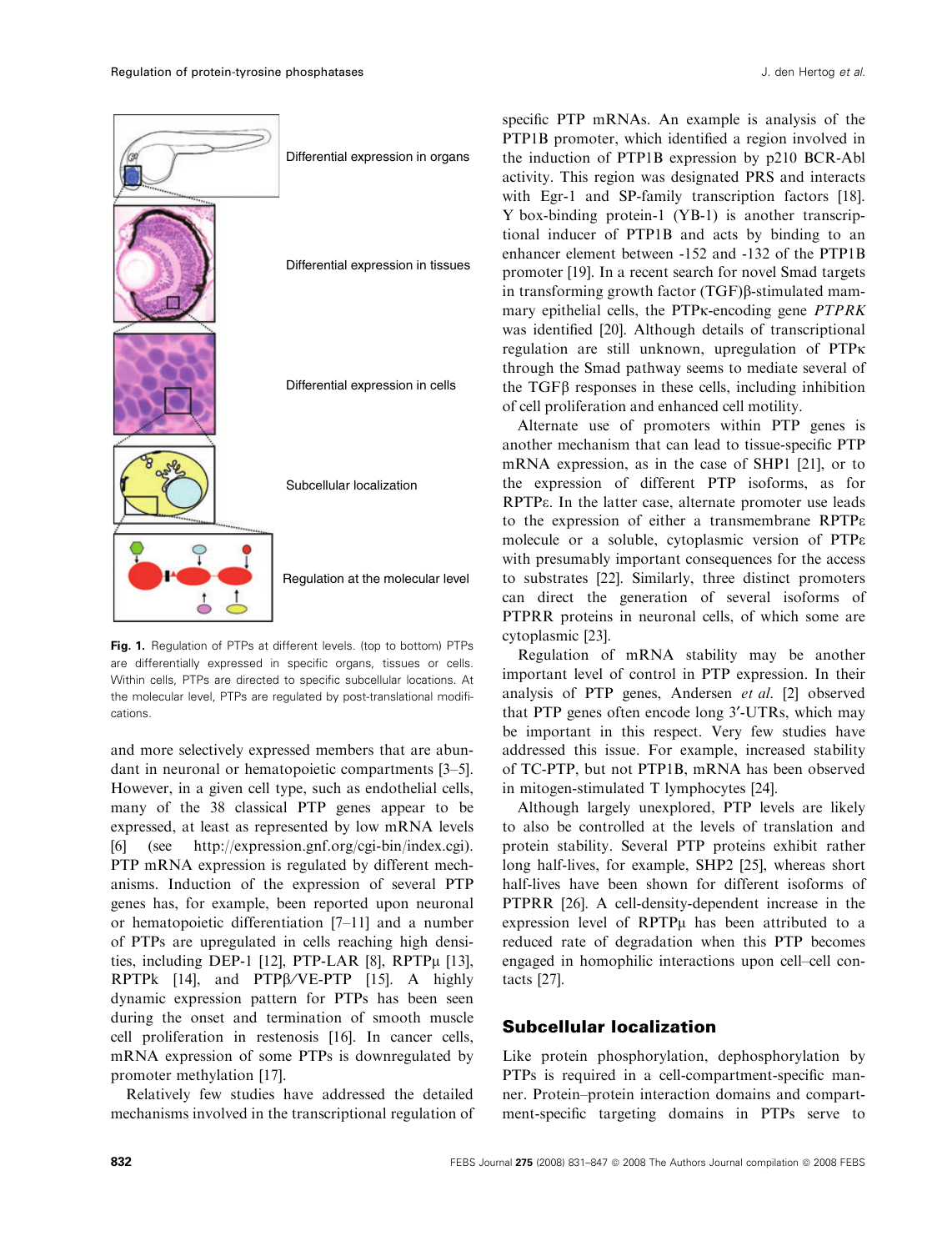

achieve the required PTP localization [28,29] from the cell surface to the nucleus (Fig. 2).

At the plasma membrane, RPTPs regulate tyrosine phosphorylation as it occurs in response to cell stimulation of PTK-coupled receptors [30] or in the context of cell–cell or cell–matrix adhesion [31,32]. Complex formation of RPTPs with substrates is important in these cases and has been shown, for example, with several RTKs [33,34]. RPTP domains which mediate such interactions remain to be identified. In addition, cytoplasmic PTPs are recruited to the sites of cell-surface tyrosine phosphorylation. Paradigms are SHP1 and SHP2, which are recruited to tyrosine-phosphorylated cell-surface receptors and adaptor proteins through their SH2 domains [3,4], whose recognition specificities have recently been elucidated in great detail [35]. Interestingly, the C-terminus of SHP1 seems to be involved in targeting this PTP to the plasma membrane. It has previously been shown, that the SHP1 C-terminus harbors a highaffinity binding site for acidic phospholipids [36]. Recent studies revealed that this site is important for targeting SHP1 to lipid rafts in T lymphocytes, where it regulates T-cell receptor signaling [37]. Similarly, HePTP is targeted to lipid rafts. In this case, targeting depends on prior phosphorylation by a PKC isoform [38]. Another non-transmembrane PTP that regulates the tyrosine phosphorylation of surface receptors is PTP1B [39]. Very efficient substrate recognition by this PTP occurs by its catalytic domain [40,41]. However, non-catalytic interactions with substrates may also be important for PTP1B recruitment. A recently



published crystal structure revealed binding of PTP1B in a phosphotyrosine-independent manner to the 'backside' of the insulin receptor, an interaction that may facilitate the rapid engagement of substrate residues upon insulin–receptor activation [42]. Interestingly, PTP1B can also be recruited to substrates via adaptor molecules. Phospholipase  $C_{\gamma}$ 1 serves as a scaffold downstream of the activated growth hormone receptor and recruits PTP1B by an as yet unknown mechanism into a ternary complex with JAK2, leading to JAK2 dephosphorylation [43]. It will be interesting to see if phospholipase  $C_{\gamma}1$ , which binds to many cell-surface receptors, mediates the interaction of PTP1B with other targets as well. Recruitment of non-transmembrane PTPs to cell–cell adhesion complexes and cell–matrix adhesion complexes occurs, for example, via FERM and PDZ domains as in PTP-BAS and via proline-rich domains as in PTP-PEST [28,29,31,32].

Some PTPs reside in the endoplasmic reticulum (ER). The best investigated in this respect is PTP1B whose C-terminus contains an ER-anchoring hydrophobic sequence [39]. Spatial distribution of PTP1B activity over the cell has recently been shown using sophisticated FRET analyses. Most cellular PTP1B activity resides in a perinuclear compartment, whereas the more peripheral PTP1B population has lower activity [44]. How PTP1B can access sites of tyrosine phosphorylation at the cell surface is the topic of intense investigation. In the case of activated epidermal growth factor receptor (EGFR) and platelet-derived growth factor receptor (PDGFR), interaction with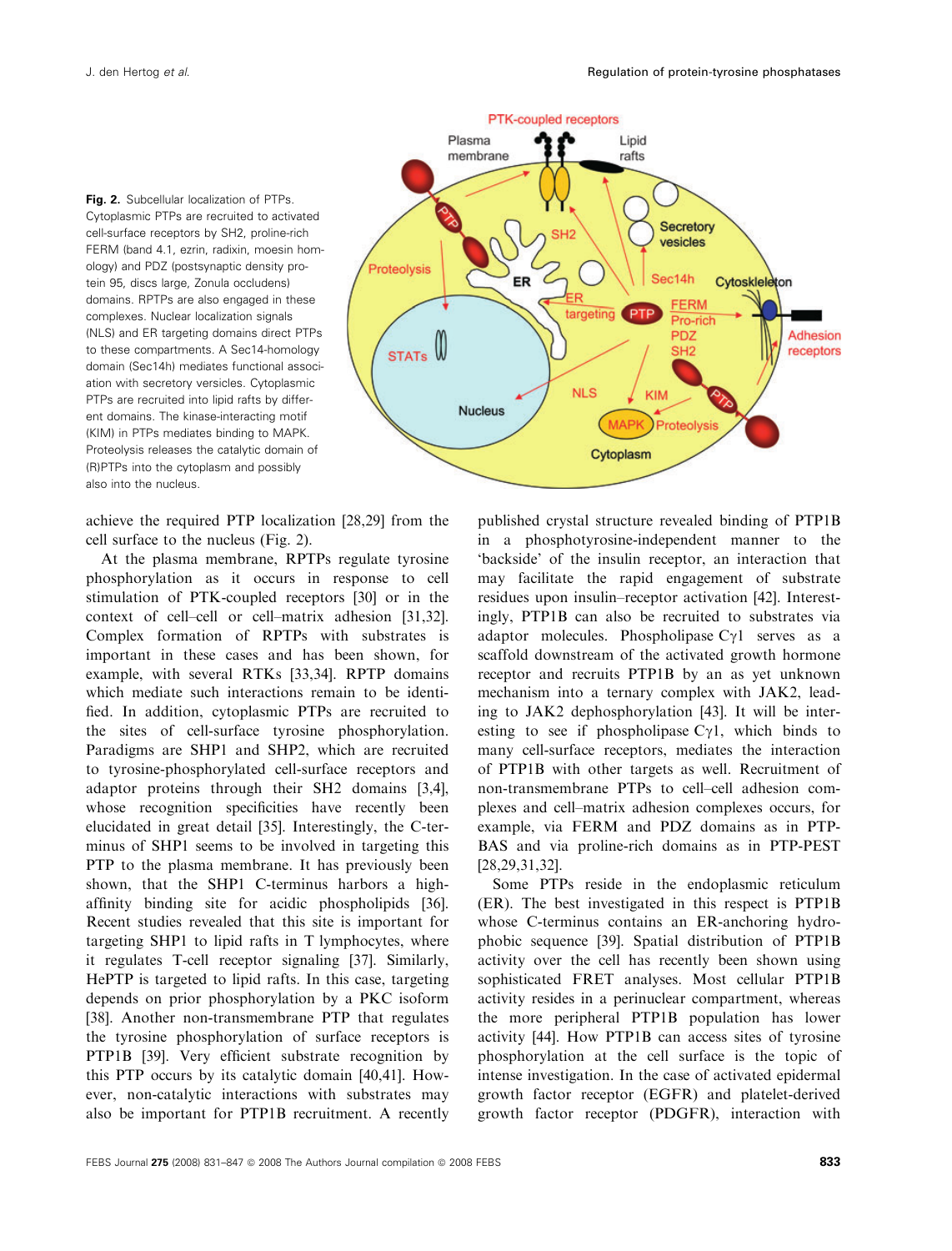PTP1B takes place in conjunction with endocytosis at the surface of ER membranes, which extend far into the cell periphery [45]. PTP1B, which remains bound to the ER, can also access cell–matrix adhesions and this process involves microtubule activity [46]. Is there a function of PTP1B (and possibly other PTPs) in the ER itself? One function seems to be the regulation of ER stress [47]. Furthermore, it was observed early on that PTP1B can effectively dephosphorylate precursor molecules of cell-surface receptors, such as the insulin receptor or the EGF receptor in the ER, during biogenesis [48,49]. Recently, dephosphorylation of ERbound immature forms of different RTKs of the PDGFR family, notably of FLT3, has been shown to enhance their maturation to complex glycosylated surface receptors [50]. Similar observations have been made for FGFR3 [51,52]. Spontaneous basal activity of RTKs appears to present an obstacle for efficient processing and an important function of ER-bound PTPs may be suppression of this activity. It should be noted that RPTPs share localization in the ER with maturing RTKs and may also participate in suppression of detrimental RTK basal activity. PTPs may also affect further aspects of RTK trafficking. For example, recycling of internalized PDGFb-receptor is enhanced in cells lacking T-cell PTP [53].

An interesting, recently explored example of cellular targeting is the localization of PTP-MEG2 to secretory vesicles, where it dephosphorylates N-ethylmaleimidesensitive factor and thereby regulates vesicle fusion [54]. A Sec14-homology domain at the N-terminus of PTP-MEG2 ensures this localization by mediating interactions with resident proteins, such as TIP47 [55].

In the cytoplasm, the specificity of the interaction of PTPs with soluble substrates is enhanced by targeting domains, as exemplified by the kinase-interaction motif which directs HePTP, STEP and PTPRR isoforms to members of the mitogen-activated protein kinase family and facilitates effective dephosphorylation [56,57].

Finally, PTP activity is also needed in the nucleus. Dephosphorylation of tyrosine phosphorylated members of the STAT family is important for terminating STAT signaling, and for recycling of dephosphorylated STAT molecules into the cytoplasm [58]. An important PTP in this context is TC-PTP. An ERbound 48-kDa version and a 45-kDa version that can shuttle into the nucleus are generated by alternative splicing [49,59]. Nuclear localization of the 45-kDa TC-PTP is accomplished by a nuclear localization signal that is not functional in the 48-kDa isoform. The 45-kDa TC-PTP can effectively suppress STAT1 signaling [60] and may also dephosphorylate STAT3 [61]. SHP1 can localize to the nucleus in some cell

types and in response to certain cell stimuli, based on a nuclear localization signal in its C-terminus, however, the functional role of nuclear SHP1 remains to be clarified [62]. SHP2 has been shown to dephosphorylate STAT5, however, in this case dephosphorylation occurs in the cytosol [63] and is unlikely to function in signal termination. Tyrosine-phosphorylated STAT3 has been identified as a possible substrate of  $RPTP\rho / RPTPT$  [64]. This may occur proximal to the receptor or an as yet unidentified proteolytic fragment of RPTPq may have access to nuclear pSTAT3.

## Alternative splicing and limited proteolysis

Alternative splicing and limited proteolysis may lead to specific changes in the domain structure of PTPs, resulting in functionally different PTP splice variants. Among the receptor-like PTPs, alternative splicing frequently gives rise to structural variants of the extracellular domains [9,65–68], which results in a different profile of ligand interaction [69,70] or in the generation of secreted molecules which engage in alternate ligand ⁄receptor interactions [68,71,72].

Alternative splicing may also result in changes in the regulatory domains. For example, the C-terminus of SHP1 is extended and altered in its amino acid sequence in SHP1-L, a long form of SHP1 generated by exon skipping [73], leading to loss of the raft-targeting sequence and an essential part of the nuclear localization sequence. In PTP-BAS, alternative splicing affects the ligand specificity of one of the PDZ domains [74]. Further, altered PTP activity may be caused by alternative splicing, as shown for SHP2 [75] and recently for RPTP $\alpha$  [76]. Splicing events are regulated, and occur upon acquisition of certain differentiation stages or in response to growth factor stimulation [68,77].

At the post-translational level, many PTPs are regulated in activity and function by limited proteolysis. RPTPs of the R2A family (LAR, RPTP $\sigma$  and RPTP $\delta$ ) and the R2B-MAM family (RPTP $\mu$ , RPTP $\kappa$ , RPTP $\rho$ and RPTP $\lambda$ ) undergo proteolytic cleavage in the extracellular domain by furin-like proteinases⁄ convertases during their biogenesis, and the mature PTPs are composed of non-covalently associated extracellular (E) and transmembrane–intracellular (P) domains [78,79]. Additional proteolysis occurs when cells are stimulated with phorbol esters or  $Ca^{2+}$ -ionophores [80,81] or, in case of MAM-domain PTPs, when cells reach high densities [13,82]. The latter leads to shedding of the extracellular domains and internalization and redistri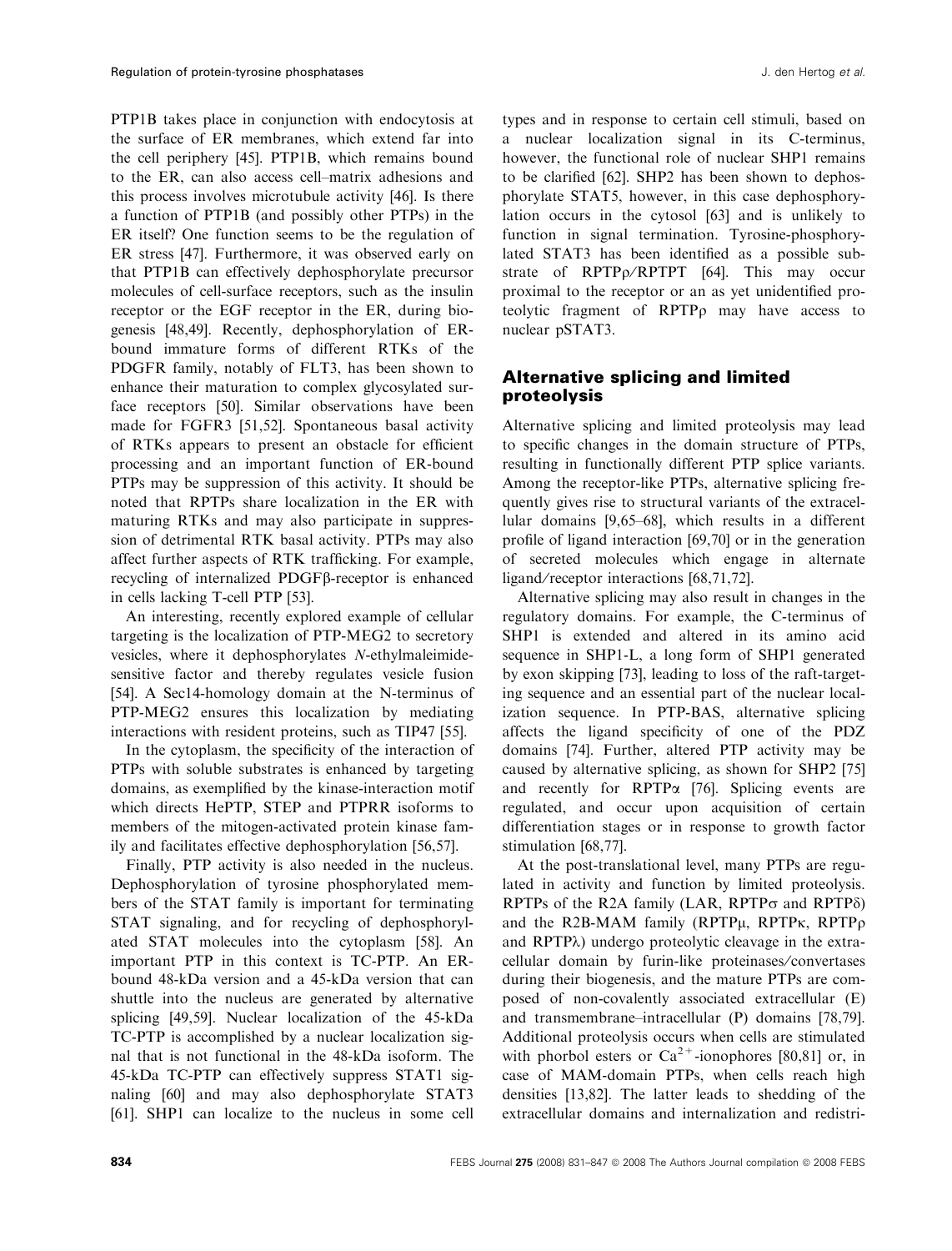bution of the remaining PTPs [80]. Recent studies have identified further mechanistic details and suggest putative functions for the shedding process in case of MAM-domain PTPs. Secondary cleavage of mature  $RPTPK$  at high cell density occurs by ADAM10, followed by a third, intra-membrane cleavage through the action of  $\gamma$ -secretase. Interestingly, the phosphatase intracellular portion generated in this process was localized to the nucleus [82]. Recent elucidation of the crystal structure of the extracellular domain of RPTPu (see below) suggests that  $RPTP\mu$  is acting as a sensor for cell–cell contacts and is locked in cell–cell adherence junctions by a 'spacer–clamp' mechanism to regulate the tyrosine phosphorylation of other junction components. Shedding of the extracellular domain is predicted to allow truncated  $RPTP\mu$  to leave the junctions [83].

Limited proteolysis is also common in non-transmembrane PTPs. For example, caspase-mediated limited proteolysis of PTP-PEST has recently been linked to the regulation of apoptosis [84]. Fragmentation of PTP-PEST by caspase 3 leads to elevated PTP activity, resulting in an altered interaction between PTP-PEST and adaptor molecules such as Paxillin and facilitating detachment of the cell from the substratum. Notably, degradation of PTP-PEST upon apoptosis was relatively specific and could not be seen with a range of other PTPs. Several PTPs, including PTP1B, PTP-MEG, and SHP1 can undergo limited cleavage by calpain in response to an elevation in intracellular  $Ca^{2+}$ levels in platelets [85–88], leading initially to enzyme activation by removing domains that exert negative regulation. Upon platelet aggregation, calpain, however, eventually degrades completely and inactivates PTP1B, a process that is critical for efficient thrombus formation in vivo [89]. Another inactivating calpaindependent cleavage of PTP1B has been seen in epithelial cells upon UVA⁄B irradiation and requires reversible oxidation (see below) of the PTP [90]. It is important to further elucidate the function of calpain for regulation of PTP activity and PTP localization in more cell types and signaling pathways.

#### Post-translational modification: phosphorylation

Many PTPs are regulated by covalent post-translational modifications (Fig. 3). In general, phosphorylation modulates the catalytic activity of enzymes directly by allosteric mechanisms or by providing binding sites for other proteins. Phosphorylation was recognized as a potential regulatory mechanism for PTPs early on [91] and several classical PTPs, including



Fig. 3. Post-translational modification of PTPs. Most RPTPs are glycosylated in their extracellular domain (Glc). PTPs are tightly regulated by oxidation of their catalytic-site cysteine, which inhibits catalytic activity. Phosphorylation of serine, threonine and even tyrosine residues is recognized as an important regulatory mechanism of PTPs. Proteolysis in the extracellular domain of RPTPs may lead to shedding of the ectodomain and intracellularly to release of the catalytically active PTP domain. Sumoylation and ubiquitination may be important regulators of PTP stability and/or subcellular localization and thus of their function.

CD45, PTP1B and PTP-PEST, were identified as being phosphorylated on serine residues [92–95]. However, relatively little is known about how phosphorylation regulates PTPs. RPTPa is phosphorylated on two serine residues in the juxtamembrane domain, Ser180 and Ser204 [96], and phosphorylation of these sites stimulates catalytic activity [97]. These two phosphorylation sites are located close to the wedge-like helix–loop– helix structure that is essential for inactivation of the dimeric conformation [98] suggesting that phosphorylation of these sites may lead to disruption of the inactive dimer conformation, thus resulting in catalytic activity.  $RPTP\alpha$  is the major activator of Src in mitosis [99,100] and mutation of the two serine phosphorylation sites eliminates the ability of  $RPTP\alpha$  to activate Src in mitosis [101]. Whether serine phosphorylation affects the catalytic activity of PTP1B remains to be determined definitively [92,102]. SHP1 and SHP2 are phosphorylated on serine residues in response to PKC activation. SHP2 activity is not affected by serine phosphorylation [103]. Substitution of SHP1 Ser591 by Asp results in reduced catalytic activity, which led Liu et al. [104] to suggest that phosphorylation of this site inhibits SHP1 catalytic activity.

PTPs have also been found to be phosphorylated on tyrosine. Tyrosine phosphorylation of PTPs immediately suggests autoregulatory or feedback mechanisms, making it an intriguing regulatory mechanism for PTPs. CD45 was found to be phosphorylated transiently on tyrosine [105,106]. Moreover, the SH2 containing PTP, SHP2, is phosphorylated on tyrosine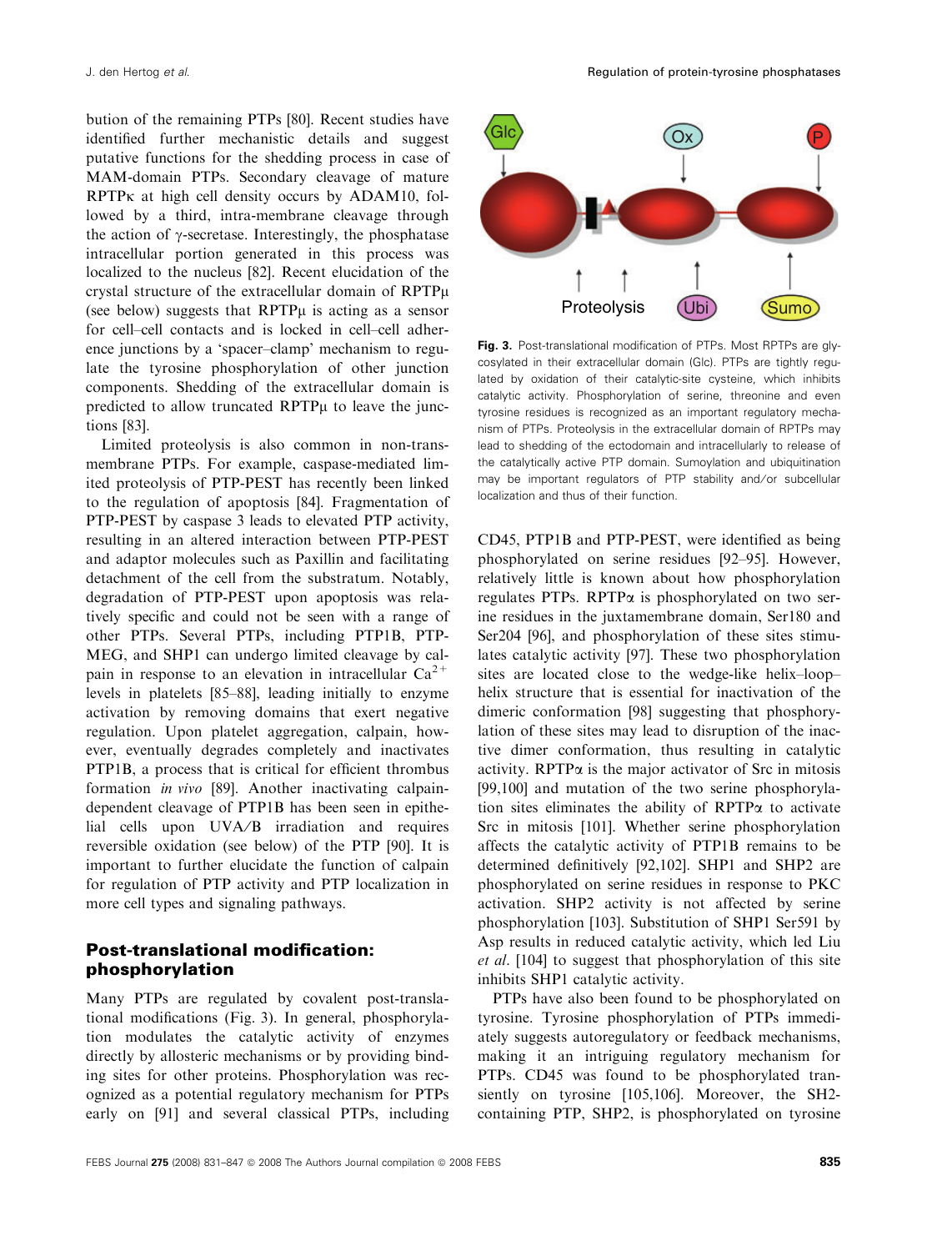[107,108]. Tyrosine phosphorylation of SHP2 generates a binding site for the SH2 domain of the adaptor protein GRB2 and SHP2 thus acts as an adaptor protein, linking GRB2-SOS to activated receptor tyrosine kinases [109,110]. Tyrosine phosphorylation of SHP1 and SHP2 may activate catalytic activity because substitution of the tyrosine-phosphorylation sites by phosphomimetic residues led to enhanced catalytic activity [111,112]. The transmembrane PTP,  $RPTP\alpha$  is phosphorylated on a C-terminal tyrosine [113]. This phosphorylation site is a consensus GRB2-binding site and GRB2 binds readily to phosphorylated RPTPa [113,114]. The stoichiometry of Tyr789 phosphorylation is  $\sim$ 20%, which is similar to the percentage of  $RPTP\alpha$  bound to GRB2 [113]. This suggests that all tyrosine-phosphorylated RPTPa is bound to GRB2 which is not surprising in light of the autodephosphorylation activity of RPTP $\alpha$ . Zheng et al. [99,100] developed a model in which pTyr789 binds the SH2 domain of Src, resulting in activation of Src by RPTPa-mediated dephosphorylation of the inhibitory pTyr527 in Src. CD45 can dephosphorylate RPTPa pTyr789 in vitro and RPTPa pTyr789 is not detected in T cells that express CD45, suggesting that RPTP $\alpha$  is a direct substrate of CD45 [115]. The data indicate that there is cross-talk between RPTPs at the level of direct interactions, warranting further investigation into the role of PTPs in the regulation of each other and suggesting the possibility of PTP cascades, much like the kinase cascades identified previously.

## Post-translational modification: oxidation

It is now well established that PTPs are negatively regulated through reversible oxidation of the catalytic-site cysteine [116,117]. Inhibitory oxidation caused by elevated levels of reactive oxygen species (ROS) has been shown for various PTPs following activation of different classes of cell-surface receptors, including receptor PTKs, integrins and G-protein-coupled receptors (Table 1). Cell adherence and density, UV-radiation and cell migration also affect levels of PTP oxidation (Table 1). In most cases, NADPH oxidases or mitochondria have been implied as the sources of ROS.

The biochemical mechanisms of PTP oxidation have been elucidated in some detail. The 3D structure of reversibly oxidized PTP1B and  $RPTP\alpha$  shows a sulfenyl-amide at the catalytic site, formed by a covalent bond between the sulfur of the catalytic cysteine and the backbone nitrogen of the neighboring serine [118– 120]. Glutathionylated and nitrosylated versions of the active site cysteine of oxidized PTPs have also been

Table 1. Oxidation of protein-tyrosine phosphatases (PTPs).

| ROS modulator                              | Target PTP                                 | References          |  |  |  |  |  |  |
|--------------------------------------------|--------------------------------------------|---------------------|--|--|--|--|--|--|
| Cell-surface receptors/signaling molecules |                                            |                     |  |  |  |  |  |  |
| Receptor tyrosine kinases                  |                                            |                     |  |  |  |  |  |  |
| <b>FGFR</b>                                | PTP <sub>1</sub> R                         | [164]               |  |  |  |  |  |  |
| <b>InsulinR</b>                            | PTP1B, TC-PTP                              | [165, 166]          |  |  |  |  |  |  |
| <b>PDGFR</b>                               | SHP <sub>2</sub>                           | [167]               |  |  |  |  |  |  |
| T-cell receptor                            | SHP <sub>2</sub>                           | [127]               |  |  |  |  |  |  |
| B-cell receptor                            | 'BCR-associated PTP'                       | [168]               |  |  |  |  |  |  |
| Integrins                                  | 'FAK-targeting PTP'                        | [169]               |  |  |  |  |  |  |
| <b>GPCRs</b>                               |                                            |                     |  |  |  |  |  |  |
| Lipoxin A4                                 | SHP <sub>2</sub>                           | [170]               |  |  |  |  |  |  |
| receptor                                   |                                            |                     |  |  |  |  |  |  |
| Endothelin 1                               | SHP <sub>2</sub>                           | 11711               |  |  |  |  |  |  |
| ROS-scavengers/reductases                  |                                            |                     |  |  |  |  |  |  |
| PrxII                                      | 'membrane-associated<br>PTP <sub>s</sub> ' | [129]               |  |  |  |  |  |  |
| Other                                      |                                            |                     |  |  |  |  |  |  |
| UV irradiation                             | RPTPα, RPTPκ, SHP1,<br>DEP1, PTP1B         | [90, 124, 172, 173] |  |  |  |  |  |  |
| Cell density                               | SHP <sub>2</sub>                           | [174]               |  |  |  |  |  |  |
| Endothelial cell<br>migration              | PTP-PEST                                   | [128]               |  |  |  |  |  |  |

found, in addition to intermolecular Cys–Cys disulfides [121–123].

Therefore, intriguing and previously unrecognized cross-talk exists between PTKs and ROS signaling with PTPs as mediators. Some key aspects of this cross-talk now being explored are the specificity of the signaling, the possibility that enzymes involved in ROS metabolism control tyrosine kinase signaling and the in vivo significance of PTP oxidation.

Protein-tyrosine phosphatase domains of different PTPs display intrinsic differences with regard to susceptibility to oxidation. This was first demonstrated in analyses of RPTPa, which revealed that the second PTP domain is much more readily oxidized than the catalytically more active membrane proximal PTP domain [124]. A large in vitro screen indicates large differences in oxidizability between PTPs that correlates with the conformation of the conserved active-site arginine residue [125]. Similarly, the catalytic activity of a panel of PTPs is differentially sensitive to oxidation [126]. T cells stimulated with increasing concentrations of  $H_2O_2$  show oxidation of SHP2, but not SHP1 [127]. Interestingly, one study also introduced the possibility of localized ROS signals as a mechanism for specificity by demonstring specific oxidation of PTP-PEST caused by co-localization in focal contacts with an activated NADPH oxidase [128].

The overall concept of PTPs as targets of ROS stimulates studies on PTP and RTK activities in cells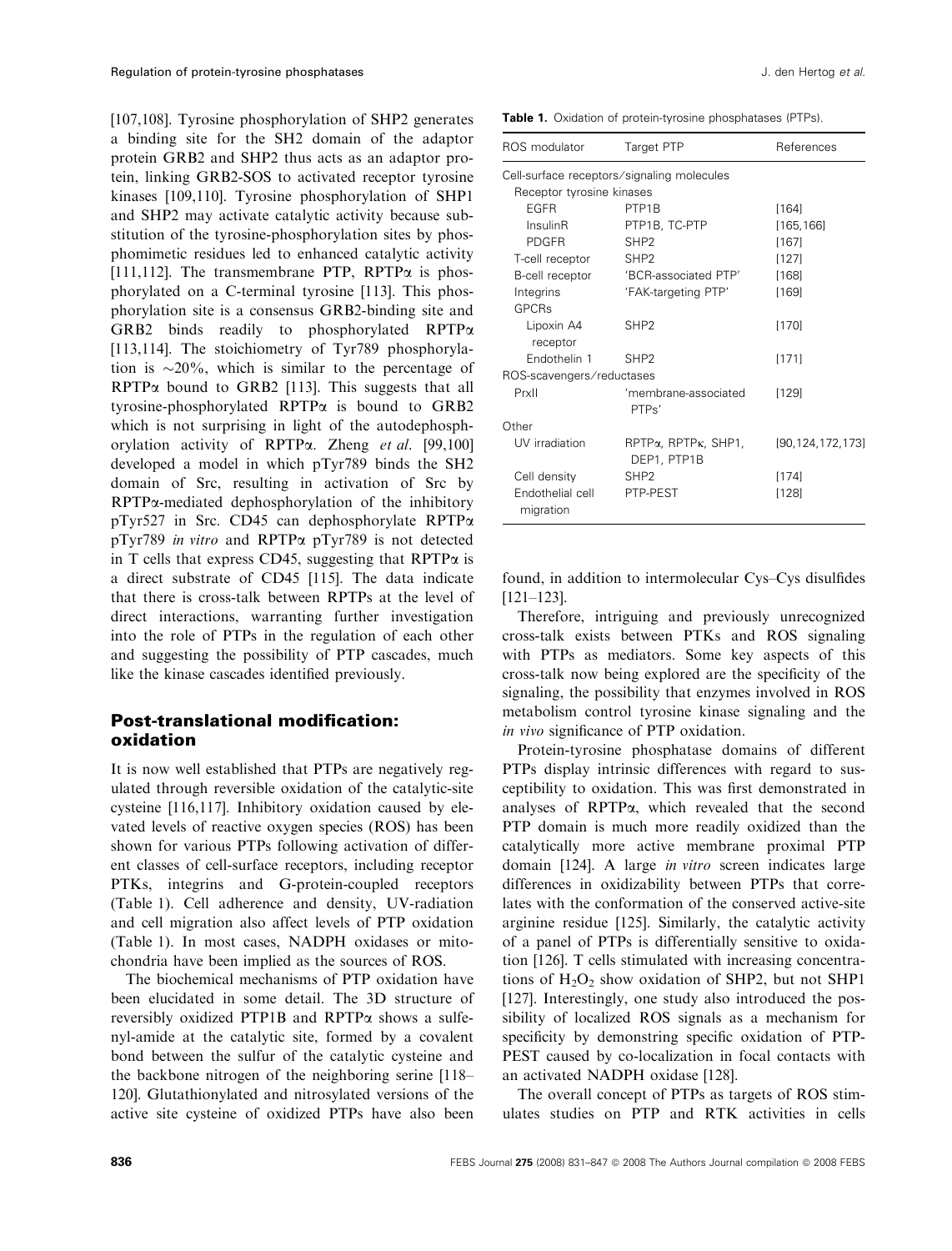where levels of reductases or ROS scavengers are manipulated. Deletion of peroxiredoxin II (PrxII), a peroxidase that eliminates  $H_2O_2$ , decreases PTP activity and stimulates PDGF receptor signaling [129]. Independent evidence for cell-context-dependent differences in PTP oxidation comes from a study showing that SHP2 oxidation, following  $H_2O_2$  stimulation, varies dramatically between different cell lines [130].

Recent studies support the notion that PTP oxidation is relevant in tissue settings. Restenosis, involving PDGF receptor-dependent vascular smooth muscle proliferation, is enhanced in  $PrxII^{-/-}$  mice [129]. Furthermore, systemic treatment with antioxidants in a rabbit model of restenois attenuates lesion formation in a way that involves increased vessel-wall PTP activity and reduced PDGF receptor phosphorylation [131].

Concerning PTP regulation by oxidation, it should be noted that Sdp1, a yeast PTP, was recently shown to be activated by oxidation [132]. Whether this mode of regulation is also relevant for classical PTPs is likely to be explored. However, it should be noted that the activating oxidation-induced disulfide involves a cysteine residue that is not conserved in classical PTPs, indicating that this mode of regulation might be restricted to other subsets of PTPs.

#### Ligands

The highly variable extracellular domains of receptorlike PTPs imply regulatory functions. As indicated in Table 2, efforts over the last 15 years have led to the identification of a number of PTP ligands. Type IIB receptor PTPs, including  $RPTP\mu$ ,  $RPTP\kappa$  and  $RPTP\lambda$ , as well as type IIA RPTP<sub>o</sub>, all display homophilic interactions that are important in cell adhesion.  $RPTP\beta/\zeta$  has multiple heterologous interaction partners (Table 2) [66]. However, among these, only pleiotrophin directly modulates the activity of this enzyme, acting as an antagonist of RPTP $\beta$ / $\zeta$ , thus increasing the phosphorylation of a number of RPTP $\beta$ / $\zeta$  substrates including  $\beta$ -catenin,  $\beta$ -adducin, p190Rho-GAP and ALK [133–136].

 $RPTP\sigma$  also has multiple binding partners, which have been identified in the nervous system and skeletal muscles, including nucleolin, alpha-latrotoxin and the heparan-sulfate proteoglycans agrin and collagen XVIII [137–139]. Characterization of the RPTP $\sigma$  interactions with these proteins demonstrates that they display a dependency of the dimerization state of  $RPTP\sigma$ and that splice variants of RPTP $\sigma$  differ with regard to their binding specificities [69,70,139]. The effects of these interactions on the activity of  $RPTP\sigma$  remain to be elucidated.

Some of the most exciting findings showing biologically significant PTP–ligand interactions come from recent studies of the role of PTP-LAR during synaptic development in Drosophila. A combination of genetic studies, tissue culture analyses and biochemical experiments led to a model where RPTP-LAR-mediated development of the neuromuscular junction is controlled by two heparan-sulfate proteoglycans; syndecan and dallylike [140,141]. At the neuromuscular junction, RPTP-LAR is expressed in the pre-synaptic neuronal part, whereas the ligands are expressed on the muscle cells. A key substrate for RPTP-LAR in this process is the phospho-protein Enabled (Ena). Syndecan and dallylike both bind RPTP-LAR with high affinity but exert agonistic and antagonistic effects, respectively, on the process of synaptic development. Dallylike controls the activity of RPTP-LAR because downregulation of dallylike increases Ena phosphorylation.

The crystal structure of the homophilic dimer of two RPTP<sub>u</sub> ectodomains provides new insight into the structural and mechanistic basis for earlier observations on the cell-adhesive homophilic RPTPu interactions [83]. In the dimer, the two subunits occur as two antiparallel rigid structures. The dimer structure is maintained through interactions between the MAM and Ig domains of one molecule and the FN1 and FN2 domains of the other. Interestingly, the length of the dimeric complex  $(\sim)330 \text{ Å}$  is very similar to the width of the extracellular space in the adherens junction. This finding suggests that homophilic interactions between RPTP<sub>µ</sub> molecules of juxtaposed cells will preferentially occur at adherens junction, and thereby restrict localization of this enzyme to its substrates in cadherin complexes. Furthermore, changes in the width of the intracellular space following expression of different  $RPTP\mu$  deletion mutants indicate that this rigid interaction has the capacity to directly control the distance between cells. Finally, this structure suggests that many of the previously reported coloncancer-associated mutations in the related RPTPq [142] led to proteins that are either misfolded or defective in homophilic interactions.

#### Dimerization

Dimerization is a well-known regulatory mechanism of transmembrane proteins, including type I transmembrane proteins with a single transmembrane domain [143]. The first evidence that RPTPs are regulated by dimerization was provided by chimeric proteins consisting of the cytoplasmic domain of the RPTP, CD45, and the extracellular domain of the EGFR [144]. This chimera rescues the T-cell response in cells lacking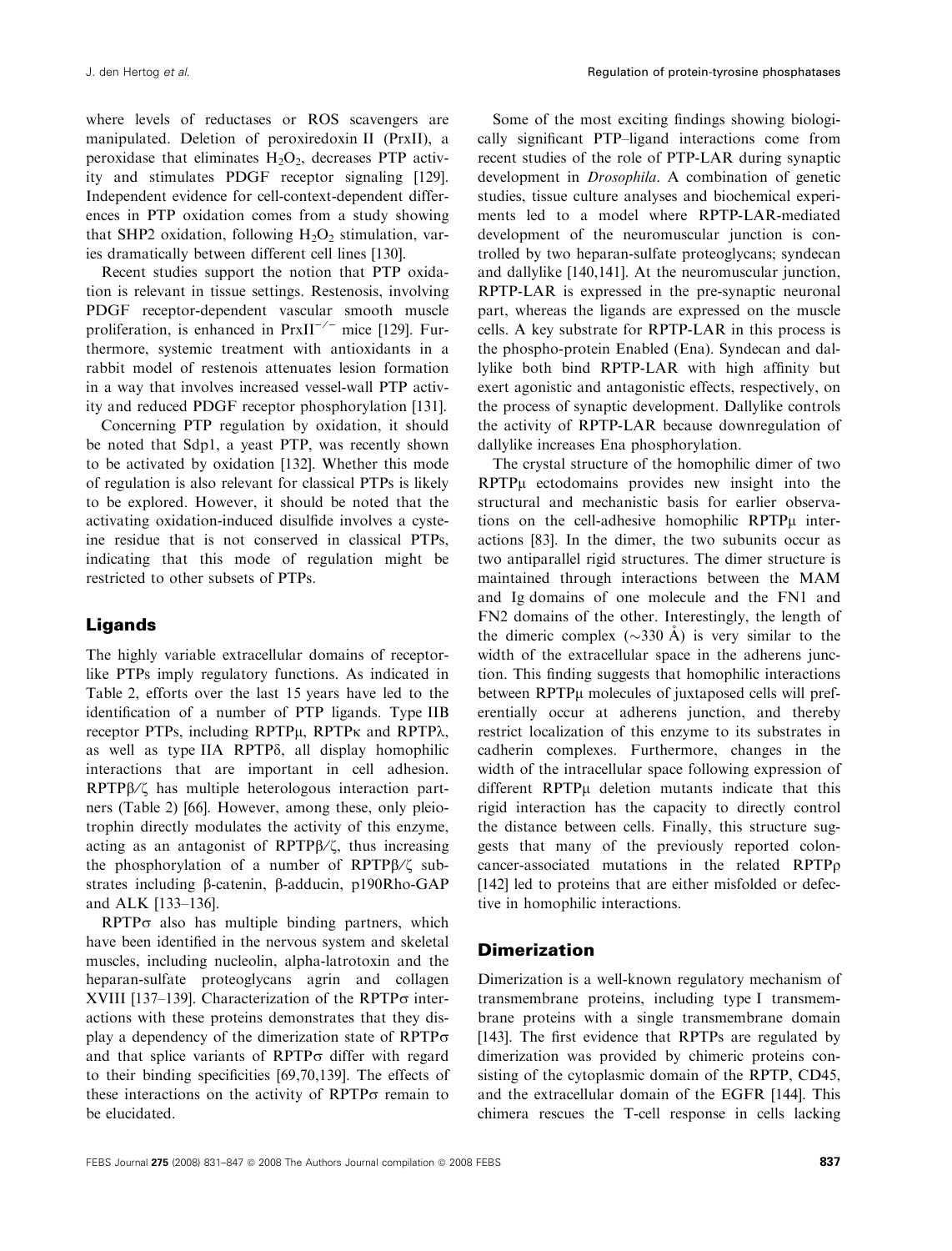|  |  |  | <b>Table 2.</b> Ligands of receptor protein-tyrosine phosphatases (RPTPs). |  |  |
|--|--|--|----------------------------------------------------------------------------|--|--|
|--|--|--|----------------------------------------------------------------------------|--|--|

| Common                  | <b>RPTP</b>      |                                                                                                                                            | Effect on    |                                                                                                                                                                                  |                   |
|-------------------------|------------------|--------------------------------------------------------------------------------------------------------------------------------------------|--------------|----------------------------------------------------------------------------------------------------------------------------------------------------------------------------------|-------------------|
| name                    | class            | Ligand(s)                                                                                                                                  | activity     | Comments                                                                                                                                                                         | References        |
| CD45                    | R <sub>1</sub>   | Galectin-1                                                                                                                                 | Inhibition   | Interaction based on recognition of<br>CD45 carbohydrates                                                                                                                        | [175, 176]        |
| $RPTP\delta$            | R <sub>2</sub> A | Homophilic binding                                                                                                                         | Not reported | Extracellular domain is also a ligand<br>promoting adhesion and neurite<br>outgrowth                                                                                             | [177, 178]        |
| LAR                     | R <sub>2</sub> A | LARFN5C                                                                                                                                    | Activation   | LAR isoform, binds homophilically                                                                                                                                                | [72]              |
|                         |                  | Laminin-Nidogen                                                                                                                            | Not reported | Binding is specific for a LAR splice<br>version                                                                                                                                  | [179]             |
| <b>DLAR</b>             | R <sub>2</sub> A | Syndecan (heparan sulfate<br>proteoglycan)                                                                                                 | Activation   | <b>DLAR</b> ligand                                                                                                                                                               | [140, 141]        |
|                         |                  | Dallylike (heparan sulfate<br>proteoglycan)                                                                                                | Inhibition   | DLAR ligand; competitive binding with<br>Syndecan                                                                                                                                | [141]             |
| HmLAR2<br>(leech)       | R <sub>2</sub> A | Homophilic interaction                                                                                                                     | Not reported | Interaction induces repulsive responses<br>in comb cells                                                                                                                         | [180]             |
| $RPTP\sigma$            | R <sub>2</sub> A | Heparan sulfate<br>proteoglycans (agrin,<br>collagen XVIII),<br>nucleophilin, α-latrotoxin,<br>unidentified ligand in<br>developing muscle | Not reported | Ligand binding requires PTP dimerization                                                                                                                                         | [69,70,137-139]   |
| <b>RPTP<sub>K</sub></b> | R <sub>2</sub> B | Homophilic binding                                                                                                                         | Not reported |                                                                                                                                                                                  | [181]             |
| <b>RPTPu</b>            | R <sub>2</sub> B | Homophilic binding                                                                                                                         | Not reported | Structure of extracellular domain reveals<br>'spacer-clamp' mechanism in cell-cell<br>adhesions; homophilic interactions appear<br>to trigger RPTPµ signaling in retial neurites | $[83, 182 - 184]$ |
| RPTP <sub>λ</sub>       | R <sub>2</sub> B | Homophilic binding                                                                                                                         | Not reported |                                                                                                                                                                                  | [185]             |
| DEP1                    | R <sub>3</sub>   | Components in Matrigel                                                                                                                     | Activation   | Molecular identity of ligand(s) not known                                                                                                                                        | [186]             |
| RPTPβ/ζ                 | R <sub>5</sub>   | Pleiotrophin                                                                                                                               | Inhibition   | May be linked to activation of several<br>pathways; whether inhibition occurs by<br>induction of dimer formation is not known                                                    | [133, 134, 136]   |
|                         |                  | Tenascin                                                                                                                                   | Not reported |                                                                                                                                                                                  | [187]             |
|                         |                  | Contactin                                                                                                                                  | Not reported |                                                                                                                                                                                  | [188]             |
|                         |                  | TAG-1/Axonin-1                                                                                                                             | Not reported |                                                                                                                                                                                  | [189]             |

CD45, indicating that the construct is functional. EGF treatment leads to dimerization of the chimera and functionally inactivates the chimera, in that the T-cell response is impaired after EGF treatment. The crystal structure of the membrane-proximal domain of RPTPa provided evidence for dimerization-induced inactivation of RPTPs [98]. Dimers were observed in these crystals with a large buried surface at the interface of the two molecules. A helix–loop–helix, wedge-like structure of one of the molecules inserted into the catalytic cleft of the other and vice versa, thereby occluding access for substrates to the catalytic site and inactivating PTP. Mutation of the wedge in the EGFR–CD45 chimera abolishes EGF-induced functional inactivation of the chimera, indicating that the wedge has an important role in the dimerizationinduced inactivation of RPTPs [145]. Introduction of a cysteine residue into the extracellular juxtamembrane domain of RPTPa leads to constitutive dimerization.

Depending on the exact location of the cysteine residue, these dimers are active or inactive [146]. Mutation of the wedge in the inactive mutant leads to activation of PTP activity, demonstrating the importance of the wedge in dimerization-induced inactivation of RPTPs. Moreover, peptides encompassing the wedge of LAR or RPTPu bind these RPTPs in a homophilic manner and administration of these peptides to cells results in specific defects that are consistent with the inhibition of RPTP function [147]. Although the wedge is conserved among RPTPs and functional experiments suggest that it has an important role in dimerizationinduced inactivation, the model of wedge-mediated RPTP inactivation is the subject of debate because the crystal structures of full-length LAR and full-length CD45 are not compatible with this role for the wedge [148,149]. The membrane-distal PTP domain causes a steric clash when the wedge of one monomer is modeled into the catalytic site of the other, as observed in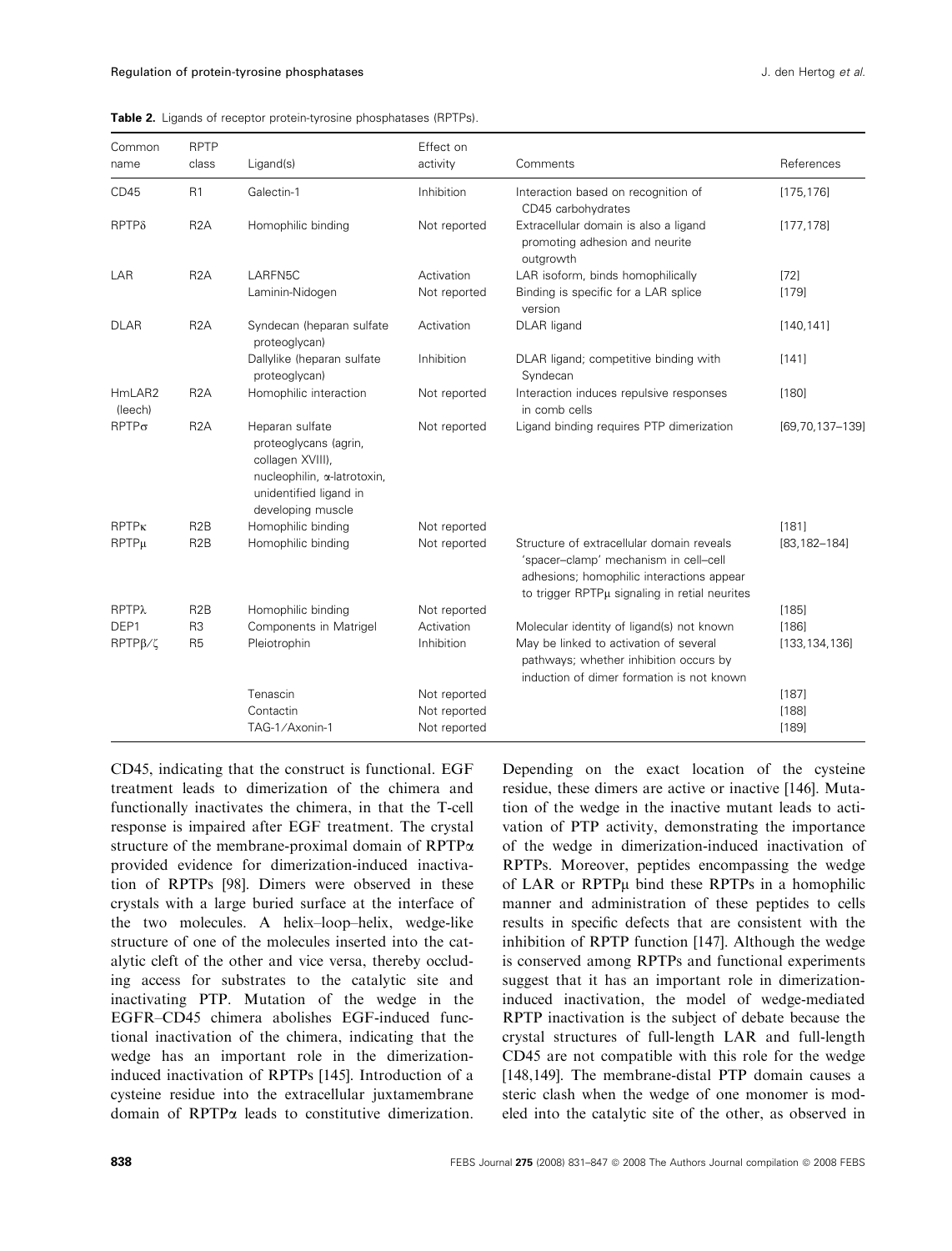RPTPa. However, if one assumes that there is flexibility between D1 and D2, a wedge–catalytic site interaction is feasible in CD45 and LAR. Flexibility between D1s and D2s may be regulated dynamically, thus controlling the formation of inactive RPTP dimers.

The functional data show that RPTPs can be regulated by dimerization. But do RPTPs dimerize? There is ample evidence that RPTPs dimerize in living cells. Chemical cross-linkers show dimerization of CD45, RPTP $\alpha$ , Sap-1 and RPTP $\sigma$  [70,150–153]. RPTP $\alpha$  homodimerizes in living cells, as demonstrated by fluorescence resonance energy transfer between chimeras of RPTPa proteins fused to derivatives of green fluorescent protein [154]. Chin et al. [155] showed that dimerization of many RPTPs may be driven by their transmembrane domain. PTP domains may also be involved in homo- and heterodimerization [151,156,157]. Co-immunoprecipitation experiments have been used to demonstrate dimerization of fulllength RPTPa [150], CD45 [158] and RPTPe [159].

Although dimerization was first shown to inactivate RPTPs, it is now evident that both active and inactive RPTP dimers exist. The exact make-up of the dimers determines the catalytic activity of the RPTPs. RPTPa mutants with disulfide bonds at different positions in the extracellular juxtamembrane domain suggest that subtle changes in the relative orientation of the RPTPs determines whether they are active or inactive and actually provides an appealing model for regulation. Changes in the experimental conditions lead to subtle changes in the quaternary structure of  $RPTP\alpha$ , as demonstrated using an epitope tag in the extracellular domain of RPTPa [160]. Rotational coupling within RPTPs may therefore be an important regulatory mechanism (Fig. 4). As described above, Lee et al. [70] demonstrated that only dimeric ectodomains of  $RPTP\sigma$  bind ligand and that subtle changes in the rotational coupling of the ectodomains abolished ligand binding. These results provide support for the model that intracellular changes, such as phosphorylation or oxidation, result in changes in the quaternary conformation within RPTP dimers, thus altering the ligand-binding properties. Therefore, RPTPs may not only have the capacity for outside-in signaling, i.e. to bind ligands extracellularly resulting in changes in catalytic activity intracellularly, but also for inside-out signaling, i.e. to alter the ligand binding repertoire in response to intracellular changes.

### **Outlook**

Control of PTP expression levels remains surprisingly poorly characterized. Improved understanding of tran-



Fig. 4. Rotational coupling regulates RPTP dimers. RPTPs dimerize constitutively. Whether RPTP dimers are active depends on the exact make-up of the dimers. Post-translational modifications, such as oxidation or phosphorylation may shift the dimers from an active to an inactive state or vice versa by inducing subtle changes in rotational coupling. The dimeric states may be stabilized by different ligands binding to either form of the extracellular dimer. Ligand binding may therefore drive the equilibrium of dimers into one of the forms, representing classical outside-in signaling. Alternatively, intracellular post-translational modifications may change the exposed surface of the extracellular domain, resulting in binding of different ligands, which represents inside-out signaling.

scriptional and translational control is likely to reveal novel processes governed by PTPs. It should also be noted that the involvement of microRNAs in controlling PTP expression remains to be explored.

Recent discoveries of regulatory ligands for Drosophila RPTP-LAR should encourage the continued search for additional PTP ligands. It will be interesting to follow-up on the concept of inside-out signaling and to further analyze how oxidation and dimerization affect ligand binding. The structural understanding of the  $RPTP\mu$  homophilic interactions will assist in studies on whether this type of binding affects the specific activity of RPTPs involved in cell-adhesive interactions.

To date, studies on post-translational PTP modifications have focused on reversible oxidation of the active site and phosphorylation. However, other types of modifications are also involved in controlling PTPs. PTP1B is sumoylated in a manner that inhibits its catalytic activity [161]. It will be interesting to see if other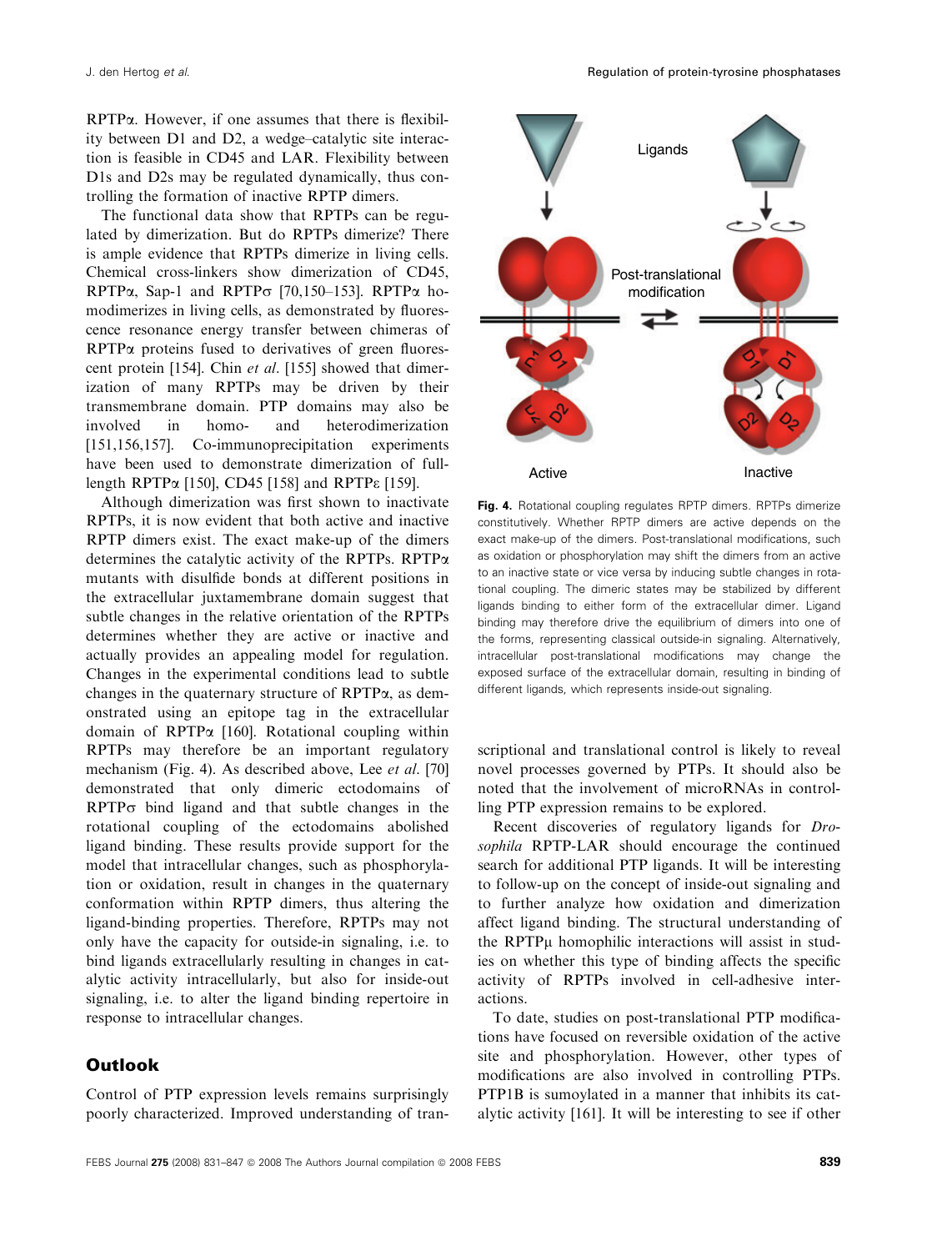PTPs are regulated by sumoylation. Likewise, ubiquitination may regulate the stability and activity of PTPs, warranting further investigation.

Further studies on the regulation of PTPs by oxidation will continue to give new insights into fundamental cell processes. One key topic where progress can be expected is the source of ROS involved in PTP regulation. Analyses of whether spatially restricted ROS production is a common mechanism for conferring specificity are also awaited. Furthermore, it is likely that the description of how PrxII modulates RTK signaling by controlling PTP oxidation, will be followed by more studies on how reductases and ROS scavengers control PTP oxidation. Concerning the latter issue, it should be noted that modulation of glutaredoxin has been shown to affect PDGF receptor signaling through effects on the oxidation of LMW-PTP [162].

The refined understanding of PTP regulation suggests novel approaches for the design of PTP agonists and antagonists. Obviously, the identification of extracellular homo- and heterophilic ligands suggests the development of neutralizing ligand-targeted antibodies. The effects of dimerization on RPTP activity suggest the possibility of designing agents that stabilize or disrupt the dimeric state. The recent demonstration of a DEP-1-modulating antibody, which required bivalency to exert its action [163], provides an example of this approach. Finally, it may be possible to exploit the reversible oxidation of PTPs for therapeutic purposes, as indicated by early studies with non-specific antioxidants [131]. It has also been speculated that modifiers that stabilize the inhibited oxidized conformation of the active site could be designed. Hopefully, continued collaborative studies will thus be able to combine the knowledge derived from basic biology studies on PTPs, with analyses of the molecular etiology of human diseases, into novel translational initiatives.

#### Acknowledgements

This study was supported by European Research Community Funds (HPRN-CT-2000-00085 and MRTN-CT-2006-035830). JdH was supported by the Netherlands Proteomics Centre (NPC) and the Netherlands Organization for Scientific Research (NWO), AO¨ by the Swedish Research Council and the Swedish Cancer Society, and FDB by the Deutsche Forschungsgemeinschaft (SFB604, TPA1; BO1043/6-2).

#### References

1 Alonso A, Sasin J, Bottini N, Friedberg I, Friedberg I, Osterman A, Godzik A, Hunter T, Dixon J & Mustelin T (2004) Protein tyrosine phosphatases in the human genome. Cell 117, 699–711.

- 2 Andersen JN, Jansen PG, Echwald SM, Mortensen OH, Fukada T, Del Vecchio R, Tonks NK & Moller NP (2004) A genomic perspective on protein tyrosine phosphatases: gene structure, pseudogenes, and genetic disease linkage. FASEB J 18, 8–30.
- 3 Neel BG, Gu H & Pao L (2003) The 'Shp'ing news: SH2 domain-containing tyrosine phosphatases in cell signaling. Trends Biochem Sci 28, 284–293.
- 4 Pao LI, Badour K, Siminovitch KA & Neel BG (2007) Nonreceptor protein-tyrosine phosphatases in immune cell signaling. Annu Rev Immunol 25, 473–523.
- 5 Schaapveld R, Wieringa B & Hendriks W (1997) Receptor-like protein tyrosine phosphatases: alike and yet so different. Mol Biol Rep 24, 247–262.
- 6 Kappert K, Peters KG, Böhmer FD & Östman A (2005) Tyrosine phosphatases in vessel wall signaling. Cardiovasc Res 65, 587–598.
- 7 Kume T, Tsuneizumi K, Watanabe T, Thomas ML & Oishi M (1994) Induction of specific protein tyrosine phosphatase transcripts during differentiation of mouse erythroleukemia cells. J Biol Chem 269, 4709–4712.
- 8 Longo FM, Martignetti JA, Le Beau JM, Zhang JS, Barnes JP & Brosius J (1993) Leukocyte common antigen-related receptor-linked tyrosine phosphatase. Regulation of mRNA expression. J Biol Chem 268, 26503-26511.
- 9 Ogata M, Sawada M, Kosugi A & Hamaoka T (1994) Developmentally regulated expression of a murine receptor-type protein tyrosine phosphatase in the thymus. J Immunol 153, 4478–4487.
- 10 Taniguchi Y, London R, Schinkmann K, Jiang S & Avraham H (1999) The receptor protein tyrosine phosphatase, PTP-RO, is upregulated during megakaryocyte differentiation and Is associated with the c-Kit receptor. Blood 94, 539–549.
- 11 Walton KM, Martell KJ, Kwak SP, Dixon JE & Largent BL (1993) A novel receptor-type protein tyrosine phosphatase is expressed during neurogenesis in the olfactory neuroepithelium. Neuron 11, 387–400.
- 12 Östman A, Yang Q & Tonks NK (1994) Expression of DEP-1, a receptor-like protein-tyrosine-phosphatase, is enhanced with increasing cell density. Proc Natl Acad Sci USA 91, 9680–9684.
- 13 Campan M, Yoshizumi M, Seidah NG, Lee ME, Bianchi C & Haber E (1996) Increased proteolytic processing of protein tyrosine phosphatase mu in confluent vascular endothelial cells: the role of PC5, a member of the subtilisin family. Biochemistry 35, 3797–3802.
- 14 Fuchs M, Muller T, Lerch MM & Ullrich A (1996) Association of human protein-tyrosine phosphatase kappa with members of the armadillo family. J Biol Chem 271, 16712–16719.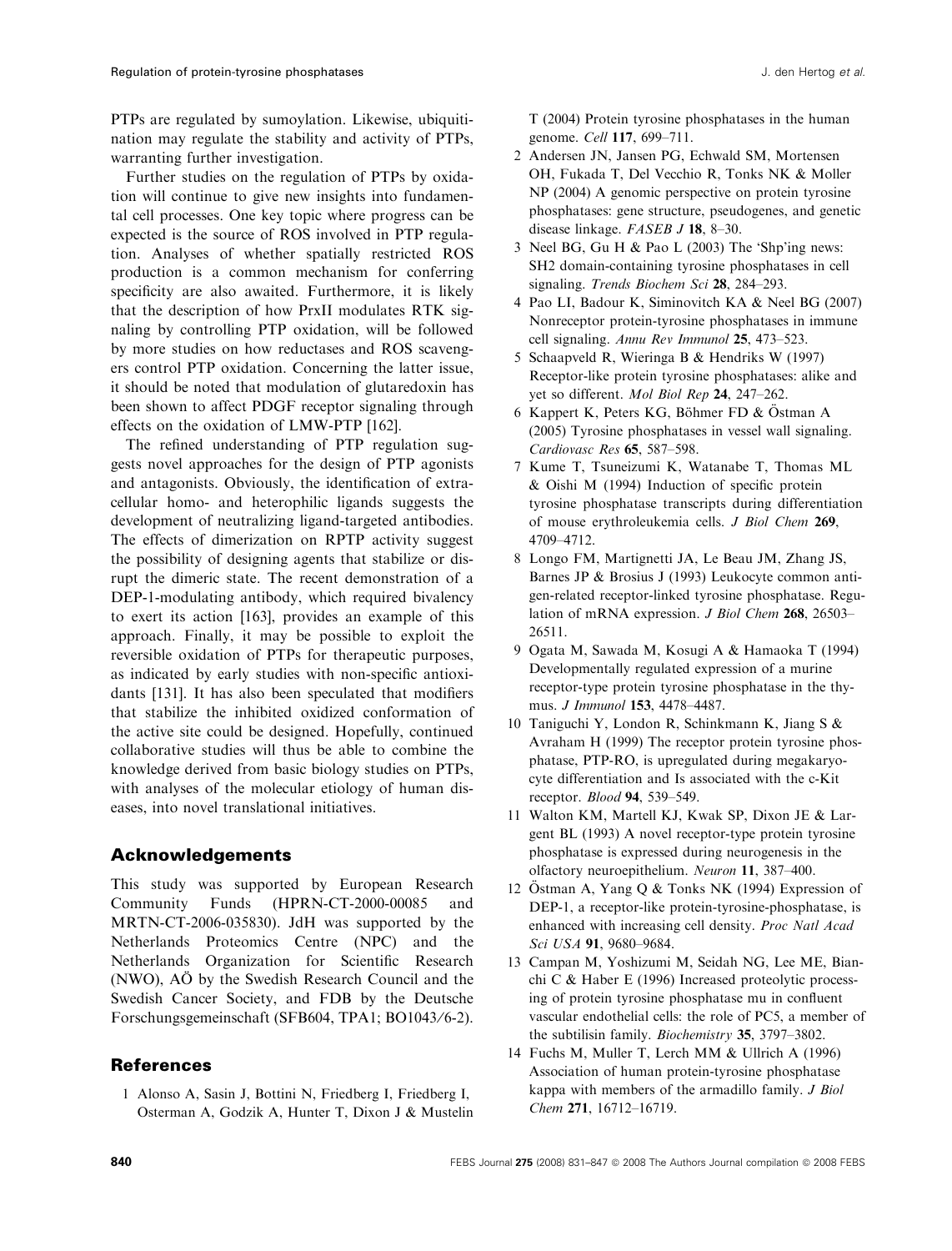- 15 Gaits F, Li RY, Ragab A, Ragab-Thomas JM & Chap H (1995) Increase in receptor-like protein tyrosine phosphatase activity and expression level on densitydependent growth arrest of endothelial cells. Biochem J 311, 97–103.
- 16 Kappert K, Paulsson J, Sparwel J, Leppanen O, Hellberg C, Östman A & Micke P (2007) Dynamic changes in the expression of DEP-1 and other PDGF receptorantagonizing PTPs during onset and termination of neointima formation. FASEB J 21, 523–534.
- 17 Östman A, Hellberg C & Böhmer FD (2006) Proteintyrosine phosphatases and cancer. Nat Rev Cancer 6, 307–320.
- 18 Fukada T & Tonks NK (2001) The reciprocal role of Egr-1 and Sp family proteins in regulation of the PTP1B promoter in response to the p210 Bcr-Abl oncoprotein-tyrosine kinase. J Biol Chem 276, 25512– 25519.
- 19 Fukada T & Tonks NK (2003) Identification of YB-1 as a regulator of PTP1B expression: implications for regulation of insulin and cytokine signaling. EMBO J 22, 479–493.
- 20 Wang SE, Wu FY, Shin I, Qu S & Arteaga CL (2005) Transforming growth factor {beta} (TGF-{beta})-Smad target gene protein tyrosine phosphatase receptor type kappa is required for TGF-{beta} function. Mol Cell Biol 25, 4703–4715.
- 21 Banville D, Stocco R & Shen SH (1995) Human protein tyrosine phosphatase 1C (PTPN6) gene structure: alternate promoter usage and exon skipping generate multiple transcripts. Genomics 27, 165–173.
- 22 Elson A & Leder P (1995) Identification of a cytoplasmic, phorbol ester-inducible isoform of protein tyrosine phosphatase epsilon. Proc Natl Acad Sci USA 92, 12235–12239.
- 23 Chirivi RG, Dilaver G, van de Vorstenbosch R, Wanschers B, Schepens J, Croes H, Fransen J & Hendriks W (2004) Characterization of multiple transcripts and isoforms derived from the mouse protein tyrosine phosphatase gene Ptprr. Genes Cells 9, 919–933.
- 24 Rajendrakumar GV, Radha V & Swarup G (1993) Stabilization of a protein-tyrosine phosphatase mRNA upon mitogenic stimulation of T lymphocytes. Biochim Biophys Acta 1216, 205–212.
- 25 Siewert E, Muller-Esterl W, Starr R, Heinrich PC & Schaper F (1999) Different protein turnover of interleukin-6-type cytokine signalling components. Eur J Biochem 265, 251–257.
- 26 Dilaver G, van de Vorstenbosch R, Tarrega C, Rios P, Pulido R, van Aerde K, Fransen J & Hendriks W (2007) Proteolytic processing of the receptor-type protein tyrosine phosphatase PTPBR7. FEBS J 274, 96-108.
- 27 Gebbink MF, Zondag GC, Koningstein GM, Feiken E, Wubbolts RW & Moolenaar WH (1995) Cell surface expression of receptor protein tyrosine

phosphatase RPTP mu is regulated by cell-cell contact. J Cell Biol 131, 251–260.

- 28 Mauro LJ & Dixon JE (1994) 'Zip codes' direct intracellular protein tyrosine phosphatases to the correct cellular 'address'. Trends Biochem Sci 19, 151–155.
- 29 Tonks NK (2006) Protein tyrosine phosphatases: from genes, to function, to disease. Nat Rev Mol Cell Biol 7, 833–846.
- 30 Östman A & Böhmer FD (2001) Regulation of receptor tyrosine kinase signaling by protein tyrosine phosphatases. Trends Cell Biol 11, 258–266.
- 31 Burridge K, Sastry SK & Sallee JL (2006) Regulation of cell adhesion by protein-tyrosine phosphatases. I. Cell–matrix adhesion. J Biol Chem 281, 15593–15596.
- 32 Sallee JL, Wittchen ES & Burridge K (2006) Regulation of cell adhesion by protein-tyrosine phosphatases: II. Cell–cell adhesion. J Biol Chem 281, 16189–16192.
- 33 Machide M, Hashigasako A, Matsumoto K & Nakamura T (2006) Contact inhibition of hepatocyte growth regulated by functional association of the c-Met⁄ hepatocyte growth factor receptor and LAR protein-tyrosine phosphatase. J Biol Chem 281, 8765–8772.
- 34 Yang T, Massa SM & Longo FM (2006) LAR protein tyrosine phosphatase receptor associates with TrkB and modulates neurotrophic signaling pathways. J Neurobiol 66, 1420–1436.
- 35 Imhof D, Wavreille AS, May A, Zacharias M, Tridandapani S & Pei D (2006) Sequence specificity of SHP-1 and SHP-2 Src homology 2 domains. Critical roles of residues beyond the  $pY+3$  position. *J Biol* Chem 281, 20271–20282.
- 36 Frank C, Keilhack H, Opitz F, Zschornig O & Böhmer FD (1999) Binding of phosphatidic acid to the proteintyrosine phosphatase SHP-1 as a basis for activity modulation. Biochemistry 38, 11993–12002.
- 37 Sankarshanan M, Ma Z, Iype T & Lorenz U (2007) Identification of a novel lipid raft-targeting motif in Src homology 2-containing phosphatase 1. J Immunol 179, 483–490.
- 38 Nika K, Charvet C, Williams S, Tautz L, Bruckner S, Rahmouni S, Bottini N, Schoenberger SP, Baier G, Altman A et al. (2006) Lipid raft targeting of hematopoietic protein tyrosine phosphatase by protein kinase C theta-mediated phosphorylation. Mol Cell Biol 26, 1806–1816.
- 39 Tonks NK (2003) PTP1B: from the sidelines to the front lines! FEBS Lett 546, 140–148.
- 40 Salmeen A, Andersen JN, Myers MP, Tonks NK & Barford D (2000) Molecular basis for the dephosphorylation of the activation segment of the insulin receptor by protein tyrosine phosphatase 1B. Mol Cell 6, 1401– 1412.
- 41 Teichmann K, Winkler R, Hampel K, Trumpler A, Böhmer FD & Imhof D (2007) Monitoring phosphatase reactions of multiple phosphorylated substrates by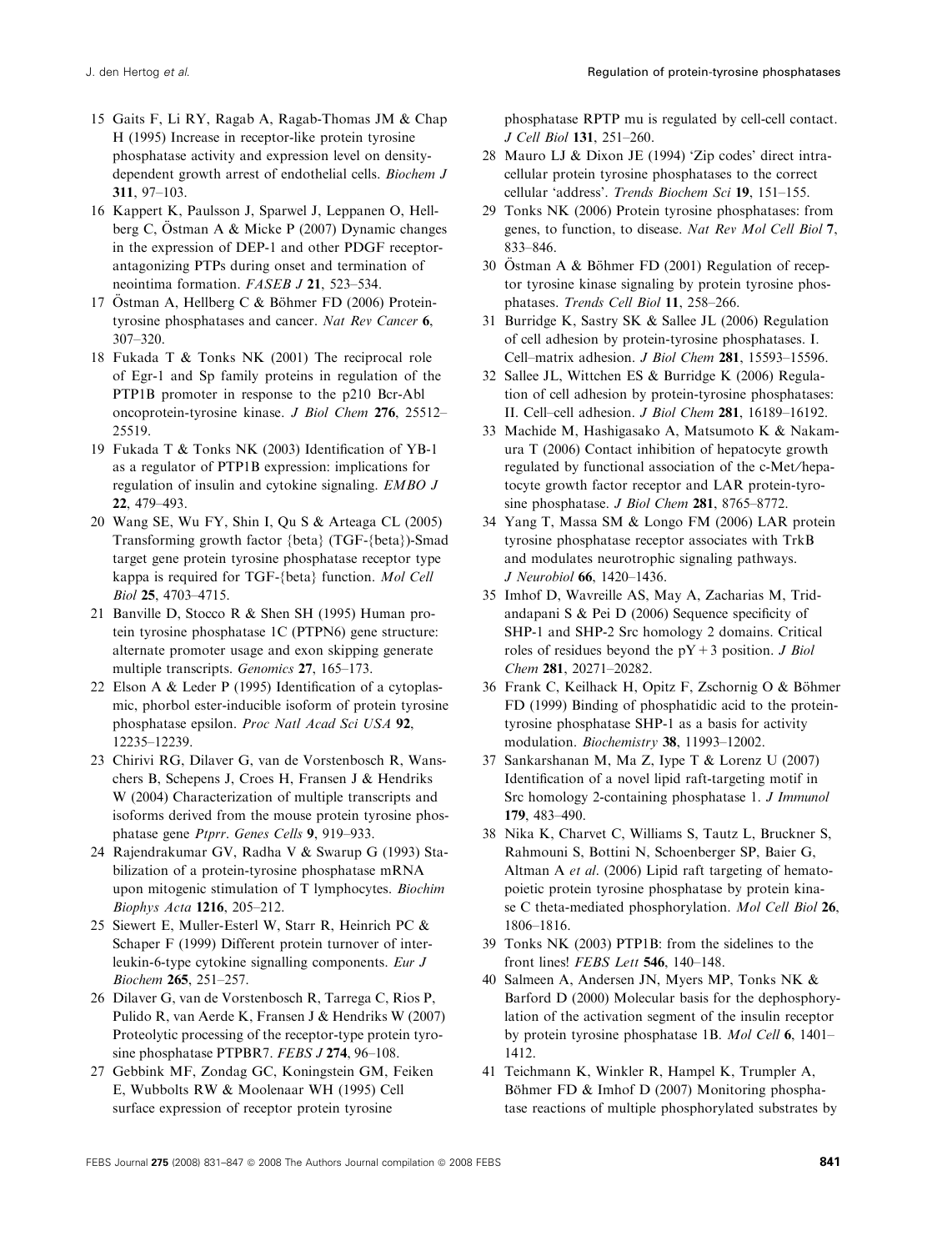reversed-phase HPLC. J Chromatogr B Analyt Technol Biomed Life Sci 853, 204–213.

- 42 Li S, Depetris RS, Barford D, Chernoff J & Hubbard SR (2005) Crystal structure of a complex between protein tyrosine phosphatase 1B and the insulin receptor tyrosine kinase. Structure 13, 1643–1651.
- 43 Choi JH, Kim HS, Kim SH, Yang YR, Bae YS, Chang JS, Kwon HM, Ryu SH & Suh PG (2006) Phospholipase Cgamma1 negatively regulates growth hormone signalling by forming a ternary complex with Jak2 and protein tyrosine phosphatase-1B. Nat Cell Biol 8, 1389–1397.
- 44 Yudushkin IA, Schleifenbaum A, Kinkhabwala A, Neel BG, Schultz C & Bastiaens PI (2007) Live-cell imaging of enzyme-substrate interaction reveals spatial regulation of PTP1B. Science 315, 115–119.
- 45 Haj FG, Verveer PJ, Squire A, Neel BG & Bastiaens PI (2002) Imaging sites of receptor dephosphorylation by PTP1B on the surface of the endoplasmic reticulum. Science 295, 1708–1711.
- 46 Hernandez MV, Sala MG, Balsamo J, Lilien J & Arregui CO (2006) ER-bound PTP1B is targeted to newly forming cell–matrix adhesions. J Cell Sci 119, 1233–1243.
- 47 Gu F, Nguyen DT, Stuible M, Dube N, Tremblay ML & Chevet E (2004) Protein-tyrosine phosphatase 1B potentiates IRE1 signaling during endoplasmic reticulum stress. J Biol Chem 279, 49689–49693.
- 48 Lammers R, Bossenmaier B, Cool DE, Tonks NK, Schlessinger J, Fischer EH & Ullrich A (1993) Differential activities of protein tyrosine phosphatases in intact cells. J Biol Chem 268, 22456–22462.
- 49 Tiganis T, Bennett AM, Ravichandran KS & Tonks NK (1998) Epidermal growth factor receptor and the adaptor protein p52Shc are specific substrates of T-cell protein tyrosine phosphatase. Mol Cell Biol 18, 1622– 1634.
- 50 Schmidt-Arras DE, Böhmer A, Markova B, Choudhary C, Serve H & Böhmer FD (2005) Tyrosine phosphorylation regulates maturation of receptor tyrosine kinases. Mol Cell Biol 25, 3690–3703.
- 51 Bonaventure J, Horne WC & Baron R (2007) The localization of FGFR3 mutations causing thanatophoric dysplasia type I differentially affects phosphorylation, processing and ubiquitylation of the receptor. FEBS J 274, 3078–3093.
- 52 Lievens PM, Roncador A & Liboi E (2006) K644E⁄ M FGFR3 mutants activate Erk1/2 from the endoplasmic reticulum through FRS2 alpha and PLC gamma-independent pathways. J Mol Biol 357, 783–792.
- 53 Karlsson S, Kowanetz K, Sandin A, Persson C, Östman A, Heldin CH & Hellberg C (2006) Loss of T-cell protein tyrosine phosphatase induces recycling of the platelet-derived growth factor (PDGF) betareceptor but not the PDGF alpha-receptor. Mol Biol Cell 17, 4846–4855.
- 54 Huynh H, Bottini N, Williams S, Cherepanov V, Musumeci L, Saito K, Bruckner S, Vachon E, Wang X, Kruger J et al. (2004) Control of vesicle fusion by a tyrosine phosphatase. Nat Cell Biol 6, 831–839.
- 55 Saito K, Williams S, Bulankina A, Honing S & Mustelin T (2007) Association of protein-tyrosine phosphatase MEG2 via its Sec14p homology domain with vesicle-trafficking proteins. J Biol Chem 282, 15170– 15178.
- 56 Pulido R, Zuniga A & Ullrich A (1998) PTP-SL and STEP protein tyrosine phosphatases regulate the activation of the extracellular signal-regulated kinases ERK1 and ERK2 by association through a kinase interaction motif. EMBO J 17, 7337–7350.
- 57 Saxena M, Williams S, Tasken K & Mustelin T (1999) Crosstalk between cAMP-dependent kinase and MAP kinase through a protein tyrosine phosphatase. Nat Cell Biol 1, 305–311.
- 58 Schindler C, Levy DE & Decker T (2007) JAK-STAT signaling: from interferons to cytokines. J Biol Chem 282, 20059–20063.
- 59 Ibarra-Sanchez MJ, Simoncic PD, Nestel FR, Duplay P, Lapp WS & Tremblay ML (2000) The T-cell protein tyrosine phosphatase. Semin Immunol 12, 379–386.
- 60 ten Hoeve J, De JI, Fu Y, Zhu W, Tremblay M, David M & Shuai K (2002) Identification of a nuclear Stat1 protein tyrosine phosphatase. Mol Cell Biol 22, 5662– 5668.
- 61 Yamamoto T, Sekine Y, Kashima K, Kubota A, Sato N, Aoki N & Matsuda T (2002) The nuclear isoform of protein-tyrosine phosphatase TC-PTP regulates interleukin-6-mediated signaling pathway through STAT3 dephosphorylation. Biochem Biophys Res Commun 297, 811–817.
- 62 Poole AW & Jones ML (2005) A SHPing tale: perspectives on the regulation of SHP-1 and SHP-2 tyrosine phosphatases by the C-terminal tail. Cell Signal 17, 1323–1332.
- 63 Yu CL, Jin YJ & Burakoff SJ (2000) Cytosolic tyrosine dephosphorylation of STAT5. Potential role of SHP-2 in STAT5 regulation. J Biol Chem 275, 599–604.
- 64 Zhang X, Guo A, Yu J, Possemato A, Chen Y, Zheng W, Polakiewicz RD, Kinzler KW, Vogelstein B, Velculescu VE et al. (2007) Identification of STAT3 as a substrate of receptor protein tyrosine phosphatase T. Proc Natl Acad Sci USA 104, 4060–4064.
- 65 O'Grady P, Krueger NX, Streuli M & Saito H (1994) Genomic organization of the human LAR protein tyrosine phosphatase gene and alternative splicing in the extracellular fibronectin type-III domains. J Biol Chem 269, 25193–25199.
- 66 Peles E, Schlessinger J & Grumet M (1998) Multiligand interactions with receptor-like protein tyrosine phosphatase beta: implications for intercellular signaling. Trends Biochem Sci 23, 121–124.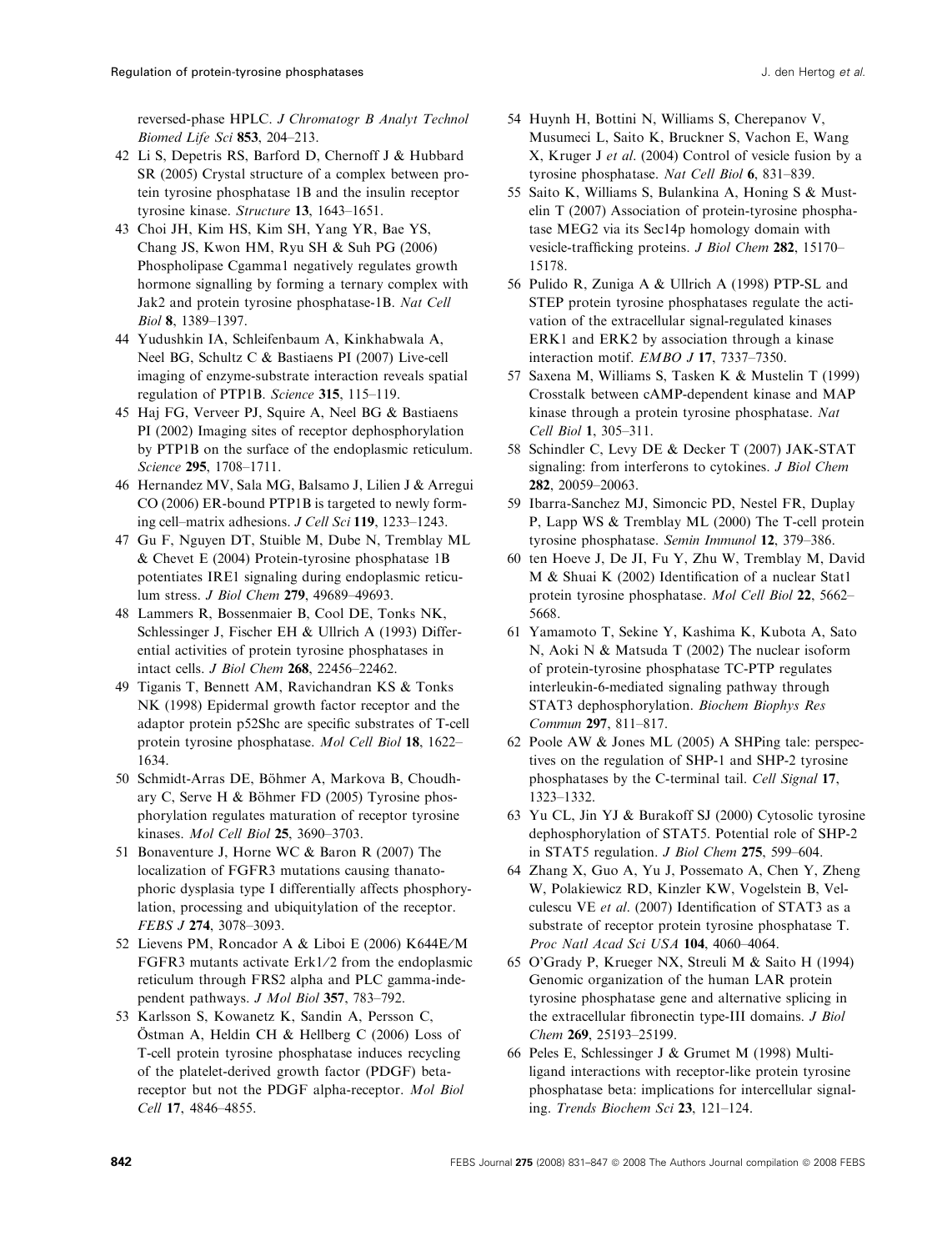- 67 Pulido R, Serra-Pages C, Tang M & Streuli M (1995) The LAR/PTP delta/PTP sigma subfamily of transmembrane protein-tyrosine-phosphatases: multiple human LAR, PTP delta, and PTP sigma isoforms are expressed in a tissue-specific manner and associate with the LAR-interacting protein LIP.1. Proc Natl Acad Sci USA 92, 11686–11690.
- 68 Zhang JS & Longo FM (1995) LAR tyrosine phosphatase receptor: alternative splicing is preferential to the nervous system, coordinated with cell growth and generates novel isoforms containing extensive CAG repeats. J Cell Biol 128, 415–431.
- 69 Sajnani-Perez G, Chilton JK, Aricescu AR, Haj F & Stoker AW (2003) Isoform-specific binding of the tyrosine phosphatase PTPsigma to a ligand in developing muscle. Mol Cell Neurosci 22, 37–48.
- 70 Lee S, Faux C, Nixon J, Alete D, Chilton J, Hawadle M & Stoker AW (2007) Dimerization of protein tyrosine phosphatase sigma governs both ligand binding and isoform specificity. Mol Cell Biol 27, 1795–1808.
- 71 Tabiti K, Cui L, Chhatwal VJ, Moochhala S, Ngoi SS & Pallen CJ (1996) Novel alternative splicing predicts a secreted extracellular isoform of the human receptor-like protein tyrosine phosphatase LAR. Gene 175, 7–13.
- 72 Yang T, Yin W, Derevyanny VD, Moore LA & Longo FM (2005) Identification of an ectodomain within the LAR protein tyrosine phosphatase receptor that binds homophilically and activates signalling pathways promoting neurite outgrowth. Eur J Neurosci 22, 2159– 2170.
- 73 Jin YJ, Yu CL & Burakoff SJ (1999) Human 70-kDa SHP-1L differs from 68-kDa SHP-1 in its C-terminal structure and catalytic activity. J Biol Chem 274, 28301–28307.
- 74 Kachel N, Erdmann KS, Kremer W, Wolff P, Gronwald W, Heumann R & Kalbitzer HR (2003) Structure determination and ligand interactions of the PDZ2b domain of PTP-Bas (hPTP1E): splicing-induced modulation of ligand specificity. J Mol Biol 334, 143–155.
- 75 Mei L, Doherty CA & Huganir RL (1994) RNA splicing regulates the activity of a SH2 domain-containing protein tyrosine phosphatase. J Biol Chem 269, 12254– 12262.
- 76 Kapp K, Siemens J, Weyrich P, Schulz JB, Haring HU & Lammers R (2007) Extracellular domain splice variants of a transforming protein tyrosine phosphatase alpha mutant differentially activate Src-kinase dependent focus formation. Genes Cells 12, 63–73.
- 77 Shifrin VI & Neel BG (1993) Growth factor-inducible alternative splicing of nontransmembrane phosphotyrosine phosphatase PTP-1B pre-mRNA. J Biol Chem 268, 25376–25384.
- 78 Jiang YP, Wang H, D'Eustachio P, Musacchio JM, Schlessinger J & Sap J (1993) Cloning and characterization of R-PTP-kappa, a new member of the receptor

protein tyrosine phosphatase family with a proteolytically cleaved cellular adhesion molecule-like extracellular region. Mol Cell Biol 13, 2942–2951.

- 79 Streuli M, Krueger NX, Ariniello PD, Tang M, Munro JM, Blattler WA, Adler DA, Disteche CM & Saito H (1992) Expression of the receptor-linked protein tyrosine phosphatase LAR: proteolytic cleavage and shedding of the CAM-like extracellular region. EMBO J 11, 897–907.
- 80 Aicher B, Lerch MM, Muller T, Schilling J & Ullrich A (1997) Cellular redistribution of protein tyrosine phosphatases LAR and PTPsigma by inducible proteolytic processing. J Cell Biol 138, 681–696.
- 81 Serra-Pages C, Saito H & Streuli M (1994) Mutational analysis of proprotein processing, subunit association, and shedding of the LAR transmembrane protein tyrosine phosphatase. *J Biol Chem* 269, 23632-23641.
- 82 Anders L, Mertins P, Lammich S, Murgia M, Hartmann D, Saftig P, Haass C & Ullrich A (2006) Furin-, ADAM 10-, and gamma-secretase-mediated cleavage of a receptor tyrosine phosphatase and regulation of beta-catenin's transcriptional activity. Mol Cell Biol 26, 3917–3934.
- 83 Aricescu AR, Siebold C, Choudhuri K, Chang VT, Lu W, Davis SJ, van der Merwe PA & Jones EY (2007) Structure of a tyrosine phosphatase adhesive interaction reveals a spacer–clamp mechanism. Science 317, 1217–1220.
- 84 Halle M, Liu YC, Hardy S, Theberge JF, Blanchetot C, Bourdeau A, Meng TC & Tremblay ML (2007) Caspase-3 regulates catalytic activity and scaffolding functions of the protein tyrosine phosphatase PEST, a novel modulator of the apoptotic response. Mol Cell Biol 27, 1172–1190.
- 85 Falet H, Pain S & Rendu F (1998) Tyrosine unphosphorylated platelet SHP-1 is a substrate for calpain. Biochem Biophys Res Commun 252, 51–55.
- 86 Frangioni JV, Oda A, Smith M, Salzman EW & Neel BG (1993) Calpain-catalyzed cleavage and subcellular relocation of protein phosphotyrosine phosphatase 1B (PTP-1B) in human platelets.  $EMBO$  J 12, 4843-4856.
- 87 Gu M & Majerus PW (1996) The properties of the protein tyrosine phosphatase PTPMEG. J Biol Chem 271, 27751–27759.
- 88 Schoenwaelder SM, Kulkarni S, Salem HH, Imajoh-Ohmi S, Yamao-Harigaya W, Saido TC & Jackson SP (1997) Distinct substrate specificities and functional roles for the 78- and 76-kDa forms of mu-calpain in human platelets. J Biol Chem 272, 24876-24884.
- 89 Kuchay SM, Kim N, Grunz EA, Fay WP & Chishti AH (2007) Double knockouts reveal that protein tyrosine phosphatase 1B is a physiological target of calpain-1 in platelets. Mol Cell Biol 27, 6038–6052.
- 90 Gulati P, Markova B, Gottlicher M, Böhmer FD & Herrlich PA (2004) UVA inactivates protein tyrosine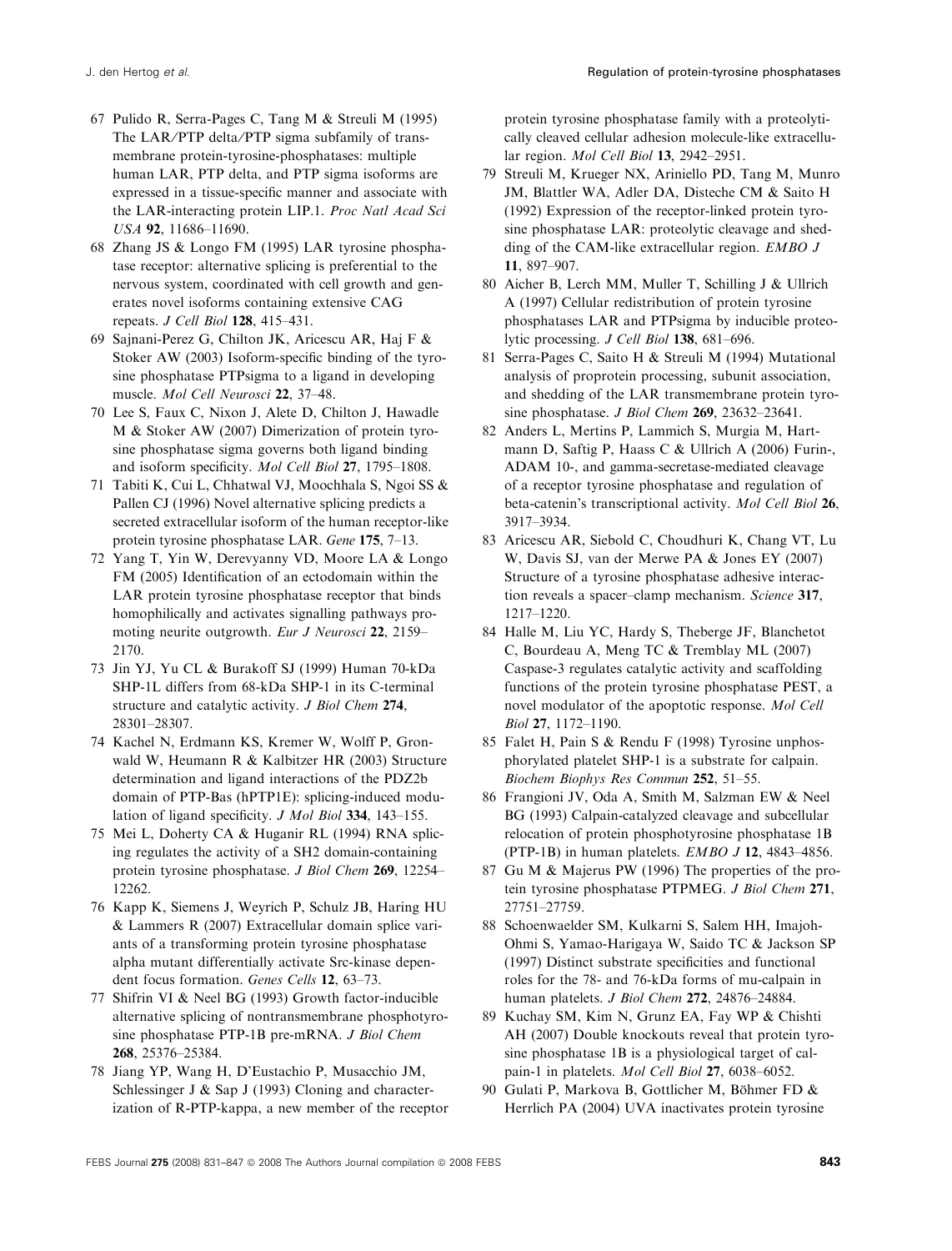phosphatases by calpain-mediated degradation. EMBO Rep 5, 812–817.

- 91 Brautigan DL & Pinault FM (1993) Serine phosphorylation of protein tyrosine phosphatase (PTP1B) in HeLa cells in response to analogues of cAMP or diacylglycerol plus okadaic acid. Mol Cell Biochem 127– 128, 121–129.
- 92 Flint AJ, Gebbink MF, Franza BR Jr, Hill DE & Tonks NK (1993) Multi-site phosphorylation of the protein tyrosine phosphatase, PTP1B: identification of cell cycle regulated and phorbol ester stimulated sites of phosphorylation. EMBO J 12, 1937–1946.
- 93 Garton AJ & Tonks NK (1994) PTP-PEST: a protein tyrosine phosphatase regulated by serine phosphorylation. EMBO J 13, 3763–3771.
- 94 Ostergaard HL & Trowbridge IS (1991) Negative regulation of CD45 protein tyrosine phosphatase activity by ionomycin in T cells. Science 253, 1423–1425.
- 95 Yamada A, Streuli M, Saito H, Rothstein DM, Schlossman SF & Morimoto C (1990) Effect of activation of protein kinase C on CD45 isoform expression and CD45 protein tyrosine phosphatase activity in T cells. Eur J Immunol 20, 1655–1660.
- 96 Tracy S, van der Geer P & Hunter T (1995) The receptor-like protein-tyrosine phosphatase, RPTP alpha, is phosphorylated by protein kinase C on two serines close to the inner face of the plasma membrane. J Biol Chem 270, 10587–10594.
- 97 den Hertog J, Sap J, Pals CE, Schlessinger J & Kruijer W (1995) Stimulation of receptor protein-tyrosine phosphatase alpha activity and phosphorylation by phorbol ester. Cell Growth Differ 6, 303–307.
- 98 Bilwes AM, den Hertog J, Hunter T & Noel JP (1996) Structural basis for inhibition of receptor protein-tyrosine phosphatase-alpha by dimerization. Nature 382, 555–559.
- 99 Zheng XM, Resnick RJ & Shalloway D (2000) A phosphotyrosine displacement mechanism for activation of Src by PTPalpha. EMBO J 19, 964–978.
- 100 Zheng XM & Shalloway D (2001) Two mechanisms activate PTPalpha during mitosis. EMBO J 20, 6037– 6049.
- 101 Zheng XM, Resnick RJ & Shalloway D (2002) Mitotic activation of protein-tyrosine phosphatase alpha and regulation of its Src-mediated transforming activity by its sites of protein kinase C phosphorylation. J Biol Chem 277, 21922–21929.
- 102 Schievella AR, Paige LA, Johnson KA, Hill DE & Erikson RL (1993) Protein tyrosine phosphatase 1B undergoes mitosis-specific phosphorylation on serine. Cell Growth Differ 4, 239–246.
- 103 Strack V, Krutzfeldt J, Kellerer M, Ullrich A, Lammers R & Haring HU (2002) The protein-tyrosinephosphatase SHP2 is phosphorylated on serine residues

576 and 591 by protein kinase C isoforms alpha, beta1, beta2, and eta. Biochemistry 41, 603-608.

- 104 Liu Y, Kruhlak MJ, Hao JJ & Shaw S (2007) Rapid T cell receptor-mediated SHP-1 S591 phosphorylation regulates SHP-1 cellular localization and phosphatase activity. J Leukoc Biol 82, 742–751.
- 105 Autero M, Saharinen J, Pessa-Morikawa T, Soula-Rothhut M, Oetken C, Gassmann M, Bergman M, Alitalo K, Burn P & Gahmberg CG (1994) Tyrosine phosphorylation of CD45 phosphotyrosine phosphatase by p50csk kinase creates a binding site for p56lck tyrosine kinase and activates the phosphatase. Mol Cell Biol 14, 1308–1321.
- 106 Stover DR, Charbonneau H, Tonks NK & Walsh KA (1991) Protein-tyrosine-phosphatase CD45 is phosphorylated transiently on tyrosine upon activation of Jurkat T cells. Proc Natl Acad Sci USA 88, 7704–7707.
- 107 Feng GS, Hui CC & Pawson T (1993) SH2-containing phosphotyrosine phosphatase as a target of proteintyrosine kinases. Science 259, 1607–1611.
- 108 Vogel W, Lammers R, Huang J & Ullrich A (1993) Activation of a phosphotyrosine phosphatase by tyrosine phosphorylation. Science 259, 1611-1614.
- 109 Bennett AM, Tang TL, Sugimoto S, Walsh CT & Neel BG (1994) Protein-tyrosine-phosphatase SHPTP2 couples platelet-derived growth factor receptor beta to Ras. Proc Natl Acad Sci USA 91, 7335–7339.
- 110 Li RY, Gaits F, Ragab A, Ragab-Thomas JM & Chap H (1995) Tyrosine phosphorylation of an SH2 containing protein tyrosine phosphatase is coupled to platelet thrombin receptor via a pertussis toxin-sensitive heterotrimeric G-protein. EMBO J 14, 2519– 2526.
- 111 Lu W, Gong D, Bar-Sagi D & Cole PA (2001) Sitespecific incorporation of a phosphotyrosine mimetic reveals a role for tyrosine phosphorylation of SHP-2 in cell signaling. Mol Cell 8, 759–769.
- 112 Zhang Z, Shen K, Lu W & Cole PA (2003) The role of C-terminal tyrosine phosphorylation in the regulation of SHP-1 explored via expressed protein ligation. J Biol Chem 278, 4668–4674.
- 113 den Hertog J, Tracy S & Hunter T (1994) Phosphorylation of receptor protein-tyrosine phosphatase alpha on Tyr789, a binding site for the SH3-SH2-SH3 adaptor protein GRB-2 in vivo. EMBO J 13, 3020– 3032.
- 114 Su J, Batzer A & Sap J (1994) Receptor tyrosine phosphatase R-PTP-alpha is tyrosine-phosphorylated and associated with the adaptor protein Grb2. J Biol Chem 269, 18731–18734.
- 115 Maksumova L, Wang Y, Wong NK, Le HT, Pallen CJ & Johnson P (2007) Differential function of PTPalpha and PTPalpha Y789F in T cells and regulation of PTPalpha phosphorylation at Tyr-89 by CD45. J Biol Chem 282, 20925–20932.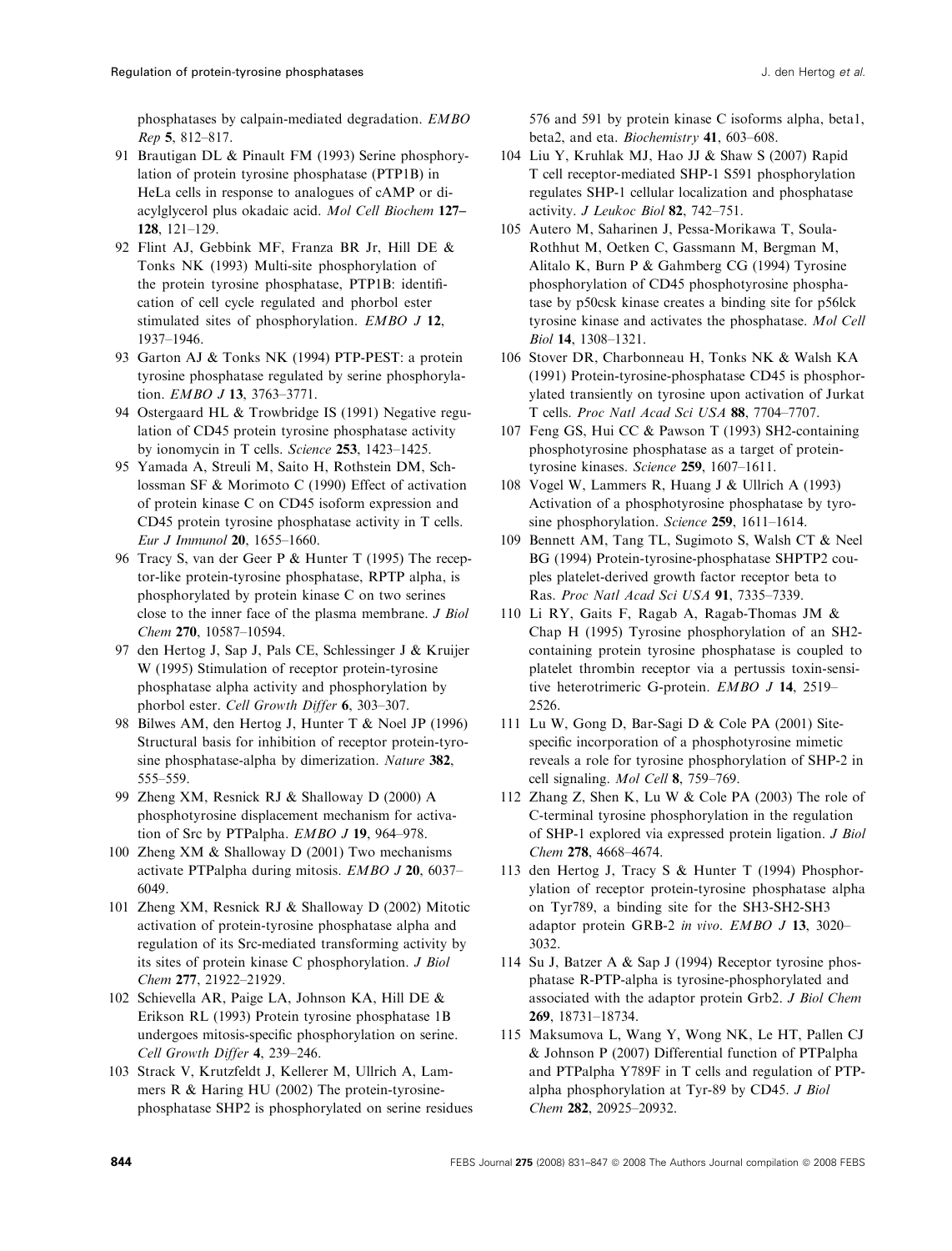- 116 Rhee SG (2006) Cell signaling. H2O2, a necessary evil for cell signaling. Science 312, 1882–1883.
- 117 Salmeen A & Barford D (2005) Functions and mechanisms of redox regulation of cysteine-based phosphatases. Antioxid Redox Signal 7, 560-577.
- 118 Salmeen A, Andersen JN, Myers MP, Meng TC, Hinks JA, Tonks NK & Barford D (2003) Redox regulation of protein tyrosine phosphatase 1B involves a sulphenyl-amide intermediate. Nature 423, 769–773.
- 119 van Montfort RL, Congreve M, Tisi D, Carr R & Jhoti H (2003) Oxidation state of the active-site cysteine in protein tyrosine phosphatase 1B. Nature 423, 773–777.
- 120 Yang J, Groen A, Lemeer S, Jans A, Slijper M, Roe SM, den Hertog J & Barford D (2007) Reversible oxidation of the membrane distal domain of receptor PTPalpha is mediated by a cyclic sulfenamide. Biochemistry 46, 709–719.
- 121 Barrett DM, Black SM, Todor H, Schmidt-Ullrich RK, Dawson KS & Mikkelsen RB (2005) Inhibition of protein-tyrosine phosphatases by mild oxidative stresses is dependent on S-nitrosylation. J Biol Chem 280, 14453–14461.
- 122 Barrett WC, DeGnore JP, Keng YF, Zhang ZY, Yim MB & Chock PB (1999) Roles of superoxide radical anion in signal transduction mediated by reversible regulation of protein-tyrosine phosphatase 1B. J Biol Chem 274, 34543–34546.
- 123 van der Wijk T, Overvoorde J & den Hertog J (2004)  $H_2O_2$ -induced intermolecular disulfide bond formation between receptor protein-tyrosine phosphatases. J Biol Chem 279, 44355–44361.
- 124 Persson C, Sjoblom T, Groen A, Kappert K, Engstrom U, Hellman U, Heldin CH, den Hertog J & Östman A (2004) Preferential oxidation of the second phosphatase domain of receptor-like PTP-alpha revealed by an antibody against oxidized protein tyrosine phosphatases. Proc Natl Acad Sci USA 101, 1886–1891.
- 125 Groen A, Lemeer S, van der WT, Overvoorde J, Heck AJ, Östman A, Barford D, Slijper M & den Hertog J (2005) Differential oxidation of protein-tyrosine phosphatases. J Biol Chem 280, 10298–10304.
- 126 Ross SH, Lindsay Y, Safrany ST, Lorenzo O, Villa F, Toth R, Clague MJ, Downes CP & Leslie NR (2007) Differential redox regulation within the PTP superfamily. Cell Signal 19, 1521–1530.
- 127 Kwon J, Qu CK, Maeng JS, Falahati R, Lee C & Williams MS (2005) Receptor-stimulated oxidation of SHP-2 promotes T-cell adhesion through SLP-76- ADAP. EMBO J 24, 2331–2341.
- 128 Wu RF, Xu YC, Ma Z, Nwariaku FE, Sarosi GA Jr & Terada LS (2005) Subcellular targeting of oxidants during endothelial cell migration. J Cell Biol 171, 893-904.
- 129 Choi MH, Lee IK, Kim GW, Kim BU, Han YH, Yu DY, Park HS, Kim KY, Lee JS, Choi C et al. (2005) Regulation of PDGF signalling and vascular remodelling by peroxiredoxin II. Nature 435, 347–353.
- 130 Weibrecht I, Böhmer SA, Dagnell M, Kappert K, Östman A & Böhmer FD (2007) Oxidation sensitivity of the catalytic cysteine of the protein-tyrosine phosphatases SHP-1 and SHP-2. Free Radical Biol Med 43, 100–110.
- 131 Kappert K, Sparwel J, Sandin A, Seiler A, Siebolts U, Leppanen O, Rosenkranz S & Östman A (2006) Antioxidants relieve phosphatase inhibition and reduce PDGF signaling in cultured VSMCs and in restenosis. Arterioscler Thromb Vasc Biol 26, 2644–2651.
- 132 Fox GC, Shafiq M, Briggs DC, Knowles PP, Collister M, Didmon MJ, Makrantoni V, Dickinson RJ, Hanrahan S, Totty N et al. (2007) Redox-mediated substrate recognition by Sdp1 defines a new group of tyrosine phosphatases. Nature 447, 487–492.
- 133 Meng K, Rodriguez-Pena A, Dimitrov T, Chen W, Yamin M, Noda M & Deuel TF (2000) Pleiotrophin signals increased tyrosine phosphorylation of beta beta-catenin through inactivation of the intrinsic catalytic activity of the receptor-type protein tyrosine phosphatase beta/zeta. Proc Natl Acad Sci USA 97, 2603-2608.
- 134 Pariser H, Perez-Pinera P, Ezquerra L, Herradon G & Deuel TF (2005) Pleiotrophin stimulates tyrosine phosphorylation of beta-adducin through inactivation of the transmembrane receptor protein tyrosine phosphatase beta/zeta. Biochem Biophys Res Commun 335, 232–239.
- 135 Tamura H, Fukada M, Fujikawa A & Noda M (2006) Protein tyrosine phosphatase receptor type Z is involved in hippocampus-dependent memory formation through dephosphorylation at Y1105 on p190 Rho-GAP. Neurosci Lett 399, 33-38.
- 136 Perez-Pinera P, Zhang W, Chang Y, Vega JA & Deuel TF (2007) Anaplastic lymphoma kinase is activated through the pleiotrophin/receptor protein-tyrosine phosphatase beta/zeta signaling pathway: an alternative mechanism of receptor tyrosine kinase activation. J Biol Chem 282, 28683–28690.
- 137 Alete DE, Weeks ME, Hovanession AG, Hawadle M & Stoker AW (2006) Cell surface nucleolin on developing muscle is a potential ligand for the axonal receptor protein tyrosine phosphatase-sigma. FEBS J 273, 4668–4681.
- 138 Aricescu AR, McKinnell IW, Halfter W & Stoker AW (2002) Heparan sulfate proteoglycans are ligands for receptor protein tyrosine phosphatase sigma. Mol Cell Biol 22, 1881–1892.
- 139 Krasnoperov V, Bittner MA, Mo W, Buryanovsky L, Neubert TA, Holz RW, Ichtchenko K & Petrenko AG (2002) Protein-tyrosine phosphatase-sigma is a novel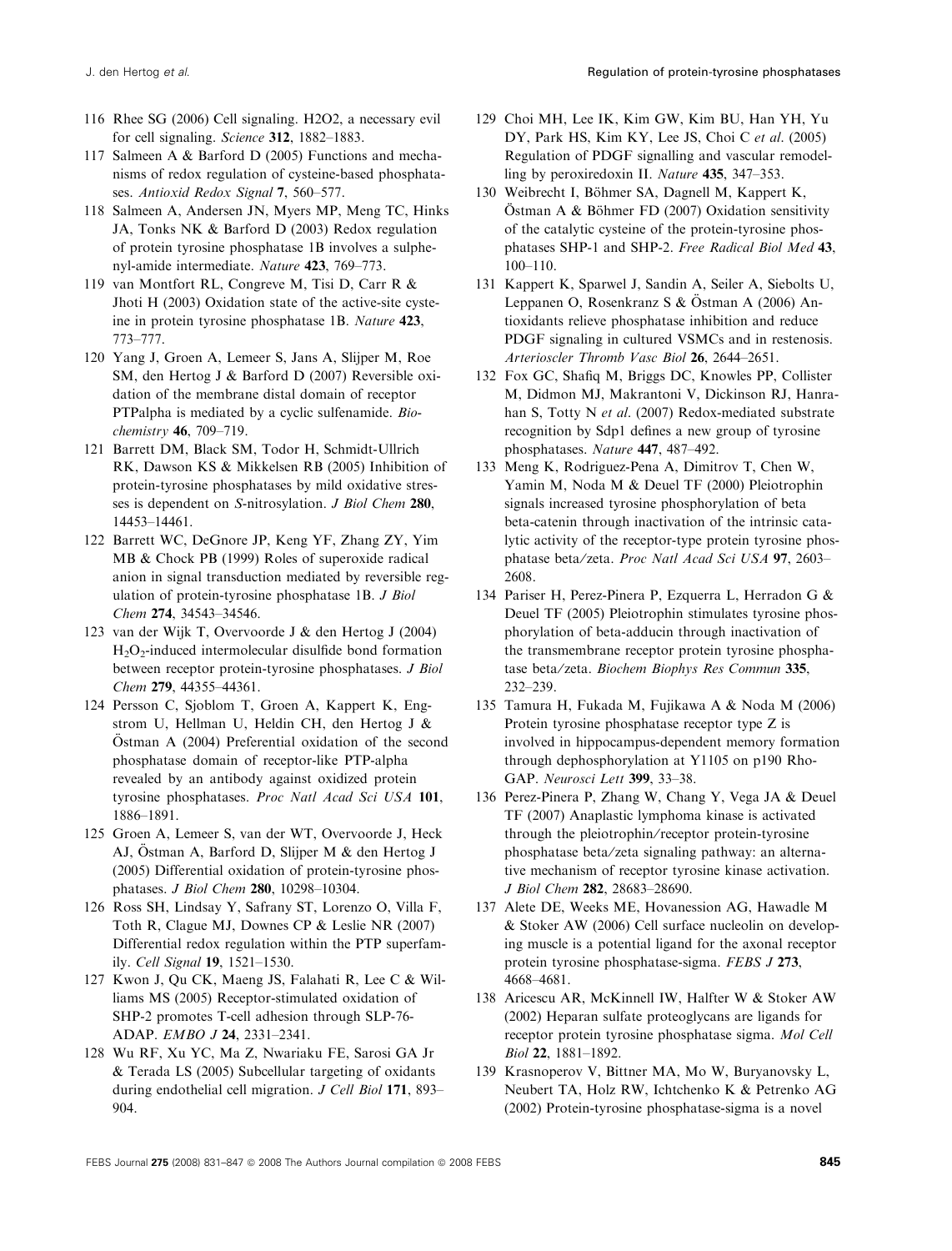member of the functional family of alpha-latrotoxin receptors. J Biol Chem 277, 35887–35895.

- 140 Fox AN & Zinn K (2005) The heparan sulfate proteoglycan syndecan is an in vivo ligand for the Drosophila LAR receptor tyrosine phosphatase. Curr Biol 15, 1701–1711.
- 141 Johnson KG, Tenney AP, Ghose A, Duckworth AM, Higashi ME, Parfitt K, Marcu O, Heslip TR, Marsh JL, Schwarz TL et al. (2006) The HSPGs Syndecan and Dallylike bind the receptor phosphatase LAR and exert distinct effects on synaptic development. Neuron 49, 517–531.
- 142 Wang Z, Shen D, Parsons DW, Bardelli A, Sager J, Szabo S, Ptak J, Silliman N, Peters BA, van der Heijden MS et al. (2004) Mutational analysis of the tyrosine phosphatome in colorectal cancers. Science 304, 1164–1166.
- 143 Lemmon MA & Schlessinger J (1994) Regulation of signal transduction and signal diversity by receptor oligomerization. Trends Biochem Sci 19, 459–463.
- 144 Desai DM, Sap J, Schlessinger J & Weiss A (1993) Ligand-mediated negative regulation of a chimeric transmembrane receptor tyrosine phosphatase. Cell 73, 541–554.
- 145 Majeti R, Bilwes AM, Noel JP, Hunter T & Weiss A (1998) Dimerization-induced inhibition of receptor protein tyrosine phosphatase function through an inhibitory wedge. Science 279, 88-91.
- 146 Jiang G, den Hertog J, Su J, Noel J, Sap J & Hunter T (1999) Dimerization inhibits the activity of receptorlike protein-tyrosine phosphatase-alpha. Nature 401, 606–610.
- 147 Xie Y, Massa SM, Ensslen-Craig SE, Major DL, Yang T, Tisi MA, Derevyanny VD, Runge WO, Mehta BP, Moore LA et al. (2006) Protein-tyrosine phosphatase (PTP) wedge domain peptides: a novel approach for inhibition of PTP function and augmentation of proteintyrosine kinase function. J Biol Chem 281, 16482–16492.
- 148 Nam HJ, Poy F, Krueger NX, Saito H & Frederick CA (1999) Crystal structure of the tandem phosphatase domains of RPTP LAR. Cell 97, 449-457.
- 149 Nam HJ, Poy F, Saito H & Frederick CA (2005) Structural basis for the function and regulation of the receptor protein tyrosine phosphatase CD45. J Exp Med 201, 441–452.
- 150 Blanchetot C, Tertoolen LG & den Hertog J (2002) Regulation of receptor protein-tyrosine phosphatase alpha by oxidative stress. EMBO J 21, 493–503.
- 151 Jiang G, den Hertog J & Hunter T (2000) Receptorlike protein tyrosine phosphatase alpha homodimerizes on the cell surface. Mol Cell Biol 20, 5917–5929.
- 152 Takeda A, Wu JJ & Maizel AL (1992) Evidence for monomeric and dimeric forms of CD45 associated with a 30-kDa phosphorylated protein. J Biol Chem 267, 16651–16659.
- 153 Walchli S, Espanel X & van Huijsduijnen RH (2005) Sap-1/PTPRH activity is regulated by reversible dimerization. Biochem Biophys Res Commun 331, 497–502.
- 154 Tertoolen LG, Blanchetot C, Jiang G, Overvoorde J, Gadella TW Jr, Hunter T & den Hertog J (2001) Dimerization of receptor protein-tyrosine phosphatase alpha in living cells. BMC Cell Biol 2, 8.
- 155 Chin CN, Sachs JN & Engelman DM (2005) Transmembrane homodimerization of receptor-like protein tyrosine phosphatases. FEBS Lett 579, 3855–3858.
- 156 Blanchetot C & den Hertog J (2000) Multiple interactions between receptor protein-tyrosine phosphatase (RPTP) alpha and membrane-distal protein-tyrosine phosphatase domains of various RPTPs. J Biol Chem 275, 12446–12452.
- 157 Blanchetot C, Tertoolen LG, Overvoorde J & den Hertog J (2002) Intra- and intermolecular interactions between intracellular domains of receptor proteintyrosine phosphatases. J Biol Chem 277, 47263– 47269.
- 158 Xu Z & Weiss A (2002) Negative regulation of CD45 by differential homodimerization of the alternatively spliced isoforms. Nat Immunol 3, 764–771.
- 159 Toledano-Katchalski H, Tiran Z, Sines T, Shani G, Granot-Attas S, den Hertog J & Elson A (2003) Dimerization in vivo and inhibition of the nonreceptor form of protein tyrosine phosphatase epsilon. Mol Cell Biol 23, 5460–5471.
- 160 van der Wijk T, Blanchetot C, Overvoorde J & den Hertog J (2003) Redox-regulated rotational coupling of receptor protein-tyrosine phosphatase alpha dimers. J Biol Chem 278, 13968–13974.
- 161 Dadke S, Cotteret S, Yip SC, Jaffer ZM, Haj F, Ivanov A, Rauscher F III, Shuai K, Ng T, Neel BG et al. (2007) Regulation of protein tyrosine phosphatase 1B by sumoylation. Nat Cell Biol 9, 80–85.
- 162 Kanda M, Ihara Y, Murata H, Urata Y, Kono T, Yodoi J, Seto S, Yano K & Kondo T (2006) Glutaredoxin modulates platelet-derived growth factor-dependent cell signaling by regulating the redox status of low molecular weight protein-tyrosine phosphatase. J Biol Chem 281, 28518–28528.
- 163 Takahashi T, Takahashi K, Mernaugh RL, Tsuboi N, Liu H & Daniel TO (2006) A monoclonal antibody against CD148, a receptor-like tyrosine phosphatase, inhibits endothelial-cell growth and angiogenesis. Blood 108, 1234–1242.
- 164 Lee SR, Kwon KS, Kim SR & Rhee SG (1998) Reversible inactivation of protein-tyrosine phosphatase 1B in A431 cells stimulated with epidermal growth factor. J Biol Chem 273, 15366-15372.
- 165 Mahadev K, Wu X, Zilbering A, Zhu L, Lawrence JT & Goldstein BJ (2001) Hydrogen peroxide generated during cellular insulin stimulation is integral to activa-